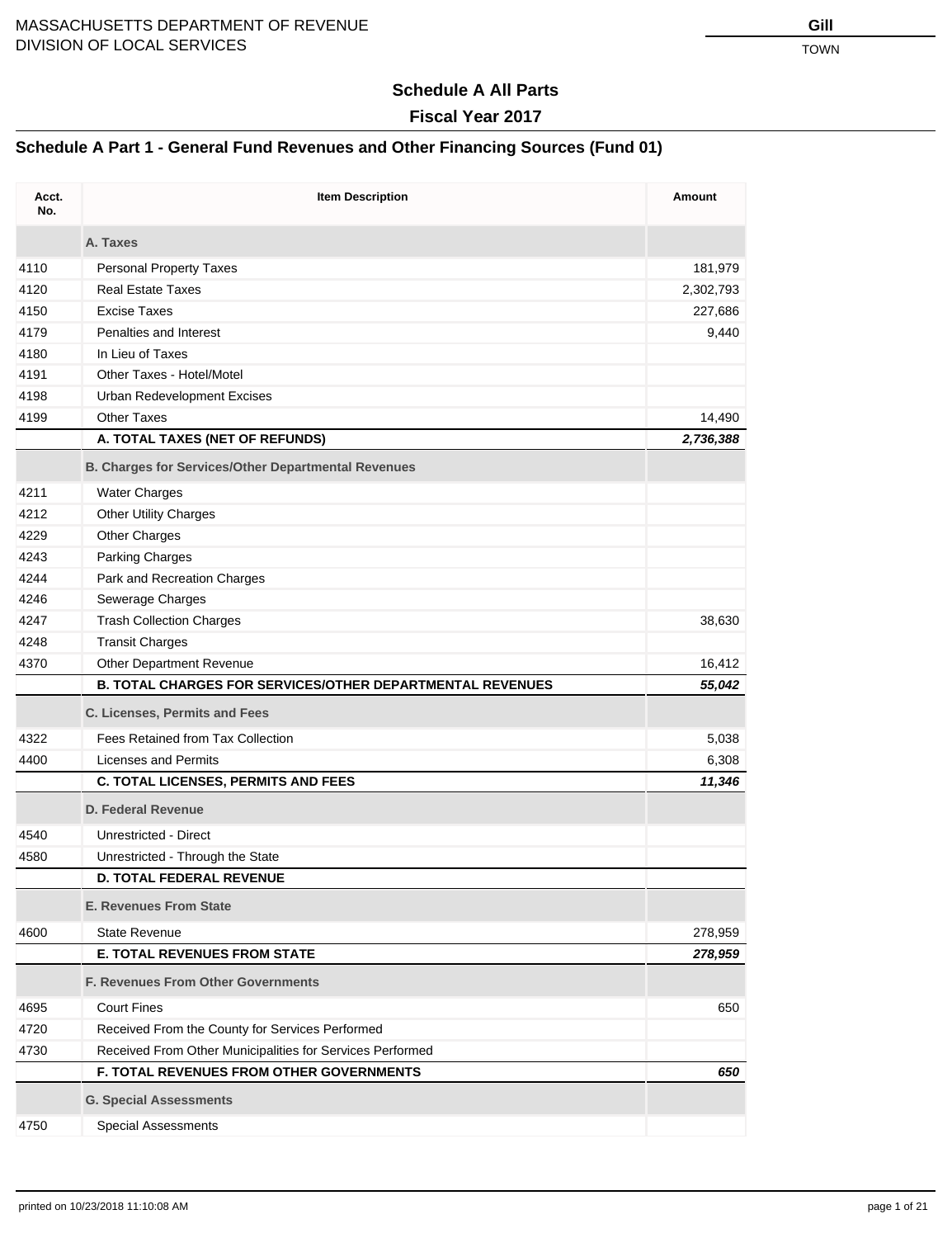#### MASSACHUSETTS DEPARTMENT OF REVENUE **GILL** DIVISION OF LOCAL SERVICES TOWN

# **Schedule A All Parts**

# **Fiscal Year 2017**

| Acct.<br>No. | <b>Item Description</b>                                                                           | Amount    |
|--------------|---------------------------------------------------------------------------------------------------|-----------|
|              | <b>G. TOTAL SPECIAL ASSESSMENTS</b>                                                               |           |
|              | H. Fines, and Forefitures                                                                         |           |
| 4770         | <b>Fines and Forfeitures</b>                                                                      | 833       |
|              | <b>H. TOTAL FINES AND FORFEITURES</b>                                                             | 833       |
|              | <b>I. Miscellaneous Revenues</b>                                                                  |           |
| 4800         | <b>Miscellaneous Revenues</b>                                                                     | 4,136     |
| 4820         | Earnings on Investments                                                                           | 1,643     |
|              | <b>I. TOTAL MISCELLANEOUS REVENUES</b>                                                            | 5,779     |
|              | <b>TOTAL GENERAL FUND REVENUES</b>                                                                | 3,088,997 |
|              | <b>J. Other Financing Sources</b>                                                                 |           |
| 4990         | <b>Other Financing Sources</b>                                                                    |           |
|              | <b>J. TOTAL OTHER FINANCING SOURCES</b>                                                           |           |
|              | <b>TOTAL GENERAL FUND REVENUES AND OTHER FINANCIAL SOURCES</b>                                    | 3,088,997 |
|              | K. Interfund Operating Transfers                                                                  |           |
| 4972         | <b>Transfers from Special Revenue Funds</b>                                                       | 92.585    |
| 4973         | Transfers from Capital Projects Funds                                                             |           |
| 4975         | <b>Transfers from Enterprise Funds</b>                                                            |           |
| 4976         | <b>Transfers from Trust Funds</b>                                                                 | 10,218    |
| 4977         | <b>Transfers from Agency Funds</b>                                                                |           |
|              | K. TOTAL INTERFUND OPERATING TRANSFERS                                                            | 102,803   |
|              | TOTAL GENERAL FUND REVENUES, OTHER FINANCING SOURCES, AND INTERFUND<br><b>OPERATING TRANSFERS</b> | 3,191,800 |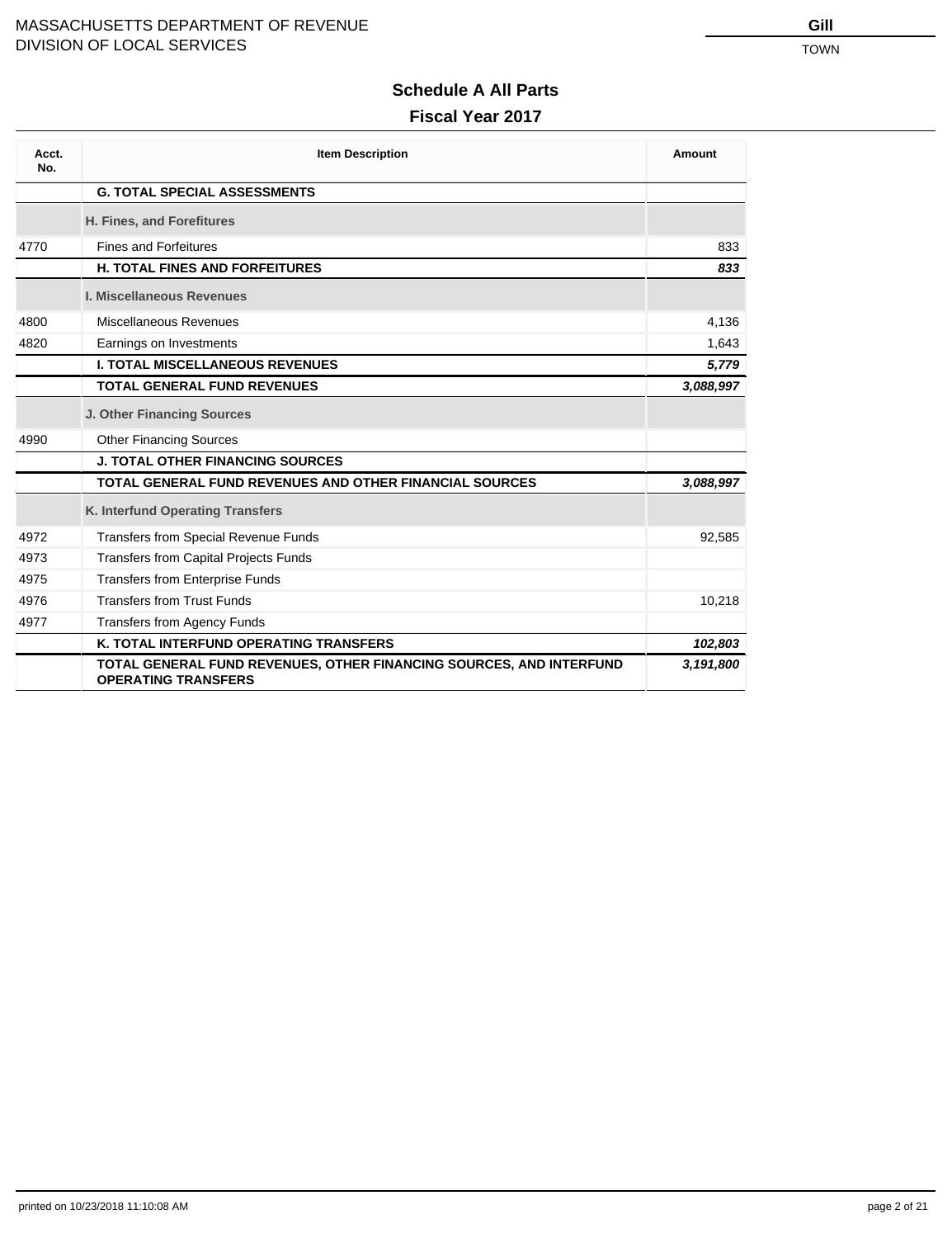#### **Schedule A Part 2 - General Government (100)**

| Acct.<br>No. | Object of<br><b>Expenditure</b> | Legislative | <b>Executive</b> | Accountant<br>Auditor | <b>Collector</b> | <b>Treasurer</b> | Law<br>Department<br><b>Town/City</b><br>Counsel | <b>Public</b><br>Building/<br><b>Properties</b><br>Maintenance | <b>Assessors</b> | <b>Operations</b><br><b>Support</b> | <b>License and</b><br>Registration | <b>Land Use</b> | Conservation<br><b>Commission</b> | Other  |
|--------------|---------------------------------|-------------|------------------|-----------------------|------------------|------------------|--------------------------------------------------|----------------------------------------------------------------|------------------|-------------------------------------|------------------------------------|-----------------|-----------------------------------|--------|
| 5100         | Salary and Wages                | 7,438       | 55,149           |                       | 22,382           | 20,034           |                                                  |                                                                | 8,831            | 17,765                              |                                    |                 |                                   |        |
| 5700         | Expenditures                    | 2,867       | 129              | 750                   | 6,869            | 7,100            | 2,788                                            | 37,307                                                         | 44,827           | 9,450                               |                                    |                 |                                   | 33,004 |
| 5800A        | Construction                    |             |                  |                       |                  |                  |                                                  |                                                                |                  |                                     |                                    |                 |                                   |        |
| 5800B        | Capital Outlay                  |             |                  |                       |                  |                  |                                                  |                                                                |                  |                                     |                                    |                 |                                   |        |
|              | <b>TOTAL</b>                    | 10,305      | 55,278           | 750                   | 29,251           | 27,134           | 2,788                                            | 37,307                                                         | 53,658           | 27,215                              |                                    |                 |                                   | 33,004 |

#### **Schedule A Part 2 - Public Safety (200)**

| Acct.<br>No. | Object of<br><b>Expenditure</b> | <b>Police</b> | <b>Fire</b> | Emerg. Med.<br><b>Services</b> | Inspection | Other |
|--------------|---------------------------------|---------------|-------------|--------------------------------|------------|-------|
| 5100         | Salary and Wages                | 169.324       | 41,635      |                                |            |       |
| 5700         | Expenditures                    | 24.367        | 41.776      |                                | 7,500      | 7.220 |
| 5800A        | Construction                    |               |             |                                |            |       |
| 5800B        | Capital Outlay                  |               |             |                                |            |       |
|              | <b>TOTAL</b>                    | 193,691       | 83,411      |                                | 7,500      | 7,220 |

#### **Schedule A Part 2 - Education (300)**

| Acct.<br>No. | Object of<br><b>Expenditure</b> | <b>Education</b> | Reg. School<br>Assessment-<br>1 | Reg. School<br>Assessment-<br>2 | Reg. School<br>Assessment-<br>3 | Reg. School<br>Assessment-<br>4 |
|--------------|---------------------------------|------------------|---------------------------------|---------------------------------|---------------------------------|---------------------------------|
| 5100         | Salary and Wages                |                  |                                 |                                 |                                 |                                 |
| 5700         | Expenditures                    | 200              | 1,560,337                       | 126.096                         |                                 |                                 |
| 5800A        | Construction                    |                  |                                 |                                 |                                 |                                 |
| 5800B        | Capital Outlay                  |                  | 18.030                          |                                 |                                 |                                 |
|              | <b>TOTAL</b>                    | 200              | 1,578,367                       | 126,096                         |                                 |                                 |

#### **Schedule A Part 2 - Public Works (400)**

| Acct.<br>No. | Object of<br><b>Expenditure</b> | <b>Hwy/Streets</b><br>(Snow/Ice) | Hwy/Streets<br>(Other) | Waste<br><b>Collect/Disp</b> | Sewer<br><b>Collect/Disp</b> | Water<br><b>Distribution</b> | Parking<br>Garage | <b>Street</b><br>Lighting | Other |
|--------------|---------------------------------|----------------------------------|------------------------|------------------------------|------------------------------|------------------------------|-------------------|---------------------------|-------|
| 5100         | Salary and Wages                | 10,790                           | 157,007                |                              |                              |                              |                   |                           |       |
| 5700         | Expenditures                    | 28,811                           | 86,951                 | 72,212                       | 70,181                       |                              |                   | 959                       | 3,502 |
| 5800A        | Construction                    |                                  |                        |                              |                              |                              |                   |                           |       |
| 5800B        | Capital Outlay                  |                                  | 40,000                 |                              |                              |                              |                   |                           |       |
|              | <b>TOTAL</b>                    | 39,601                           | 283,958                | 72,212                       | 70,181                       |                              |                   | 959                       | 3,502 |

#### **Schedule A Part 2 - Human Services (500)**

| Acct.<br>No. | Object of<br><b>Expenditure</b> | Health<br><b>Services</b> | Clinical<br><b>Services</b> | <b>Special</b><br>Program | <b>Veterans</b><br><b>Services</b> | Other |
|--------------|---------------------------------|---------------------------|-----------------------------|---------------------------|------------------------------------|-------|
| 5100         | Salary and Wages                | 4,000                     |                             |                           |                                    |       |
| 5700         | Expenditures                    | 12.011                    | 7,155                       |                           | 2,082                              |       |
| 5800A        | Construction                    |                           |                             |                           |                                    |       |
| 5800B        | Capital Outlay                  |                           |                             |                           |                                    |       |
|              | <b>TOTAL</b>                    | 16,011                    | 7,155                       |                           | 2,082                              |       |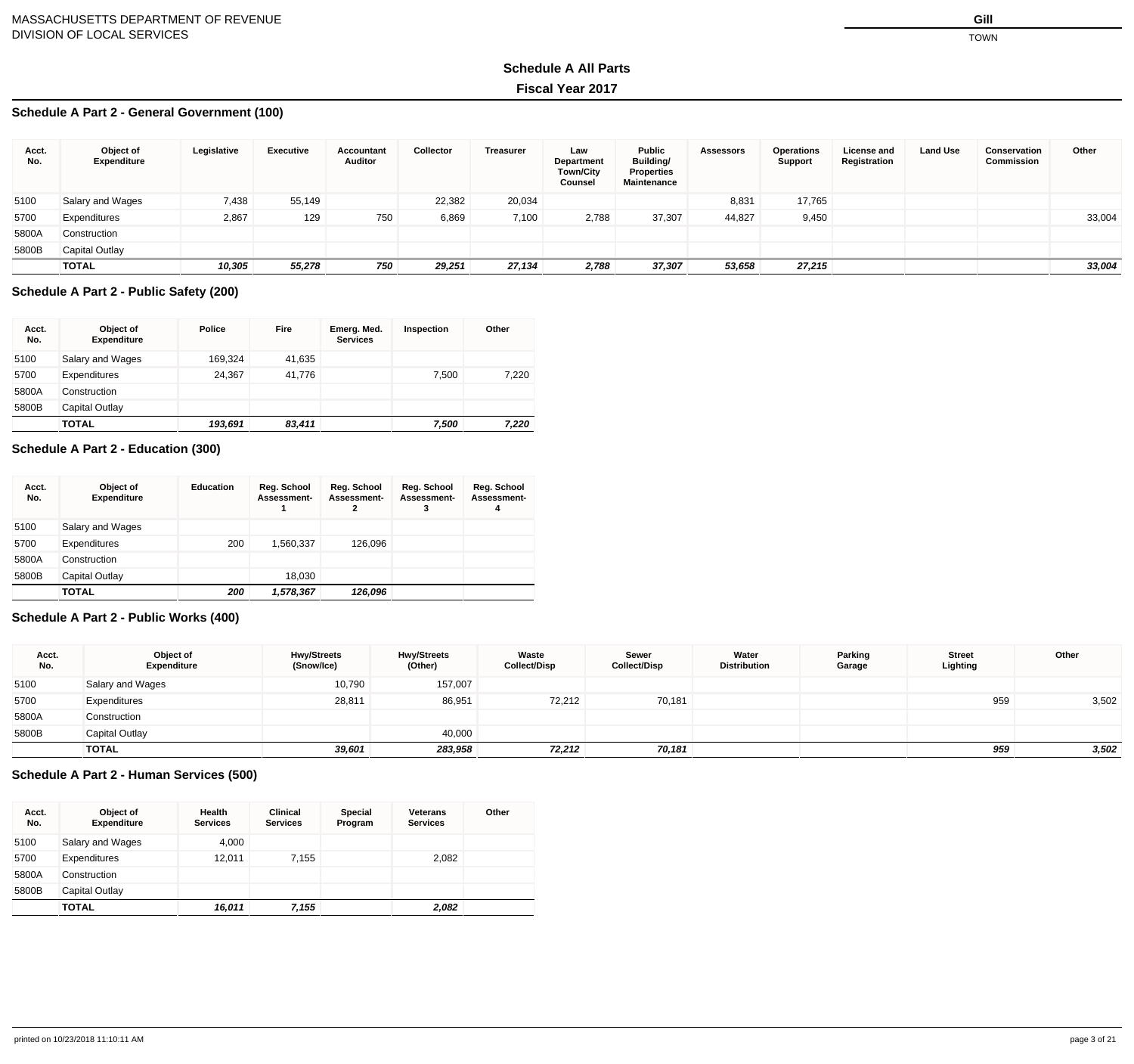#### **Schedule A Part 2 - Culture and Recreation (600)**

| Acct.<br>No. | Object of<br><b>Expenditure</b> | Library | Recreation | <b>Parks</b> | <b>Historical</b><br><b>Commission</b> | <b>Celebrations</b> | Other |
|--------------|---------------------------------|---------|------------|--------------|----------------------------------------|---------------------|-------|
| 5100         | Salary and Wages                | 16,050  |            |              |                                        |                     |       |
| 5700         | Expenditures                    | 8,194   | 1,481      |              | 854                                    |                     |       |
| 5800A        | Construction                    | 15,704  |            |              |                                        |                     |       |
| 5800B        | Capital Outlay                  |         |            |              |                                        |                     |       |
|              | <b>TOTAL</b>                    | 39,948  | 1,481      |              | 854                                    |                     |       |

#### **Schedule A Part 2 - Debt Service (700)**

| Acct.<br>No. | Object of<br><b>Expenditure</b> | <b>Retirement of</b><br><b>Debt Principal</b> | Interest on<br>Long Term<br><b>Debt</b> | Interest on<br><b>Short Term</b><br><b>Debt</b> | <b>Other Interest</b> |
|--------------|---------------------------------|-----------------------------------------------|-----------------------------------------|-------------------------------------------------|-----------------------|
| 5900         | Debt Service                    | 41.386                                        |                                         |                                                 |                       |
|              | <b>TOTAL</b>                    | 41.386                                        |                                         |                                                 |                       |

#### **Schedule A Part 2 - Unclassified (900)**

| Acct.<br>No. | Object of<br><b>Expenditure</b> | Workers<br>Compensation | Unemployment | Health<br>Insurance | Other Emp.<br><b>Benefits</b> | Court<br>Judgements | Other<br>Insurance | Intergovt.<br><b>Assessments</b> | Retirement | Other |
|--------------|---------------------------------|-------------------------|--------------|---------------------|-------------------------------|---------------------|--------------------|----------------------------------|------------|-------|
| 0001         | Unclassified                    |                         |              | 88,372              |                               |                     | 37,886             | 1,660                            | 86,479     |       |
|              | <b>TOTAL</b>                    |                         |              | 88,372              |                               |                     | 37,886             | 1,660                            | 86,479     |       |

#### **Schedule A Part 2 - Transfers/Other Financing Uses (0001)**

| Acct.<br>No. | <b>Object of Expenditure</b> | Amount |
|--------------|------------------------------|--------|
| 5960         | Transfers to Other Funds     | 8.534  |
| 5990         | <b>Other Financing Uses</b>  |        |
|              | <b>TOTAL</b>                 | 8,534  |

#### **Schedule A Part 2 - Total All General Fund Expenditures**

| Acct.<br>No. | <b>Object of Expenditure</b>                                        | Total     |
|--------------|---------------------------------------------------------------------|-----------|
|              | <b>Expenditures</b>                                                 |           |
| 5100         | Salary and Wages                                                    | 530,405   |
| 5700         | Expenditures                                                        | 2,206,980 |
| 5800A        | Construction                                                        | 15,704    |
| 5800B        | Capital Outlay                                                      | 58,030    |
| 5900         | Debt Service                                                        | 41.386    |
| 0001         | Unclassified                                                        | 214,397   |
|              | <b>TOTAL GENERAL</b><br><b>FUND</b><br><b>EXPENDITURES</b>          | 3,066,902 |
|              | <b>Other Financing Uses</b>                                         |           |
| 5960         | Transfers to Other<br>Funds                                         | 8,534     |
| 5990         | <b>Other Financing Uses</b>                                         |           |
|              | <b>TOTAL TRANSFERS</b><br><b>AND OTHER</b><br><b>FINANCING USES</b> | 8.534     |
|              | <b>TOTAL GENERAL</b><br><b>FUND</b>                                 | 3,075,436 |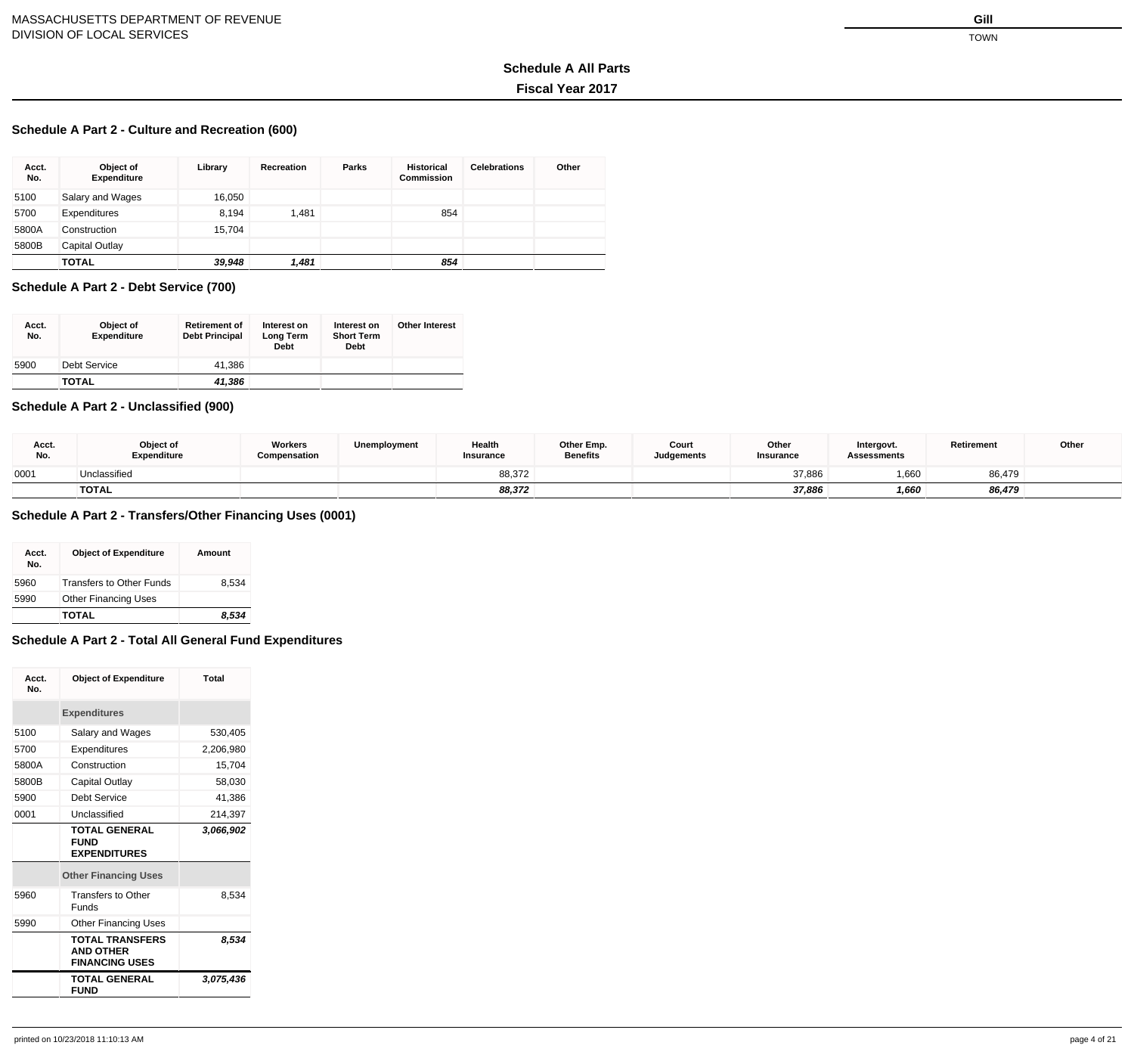#### **Acct. No. Object of Expenditure Total EXPENDITURES AND OTHER FINANCING USES**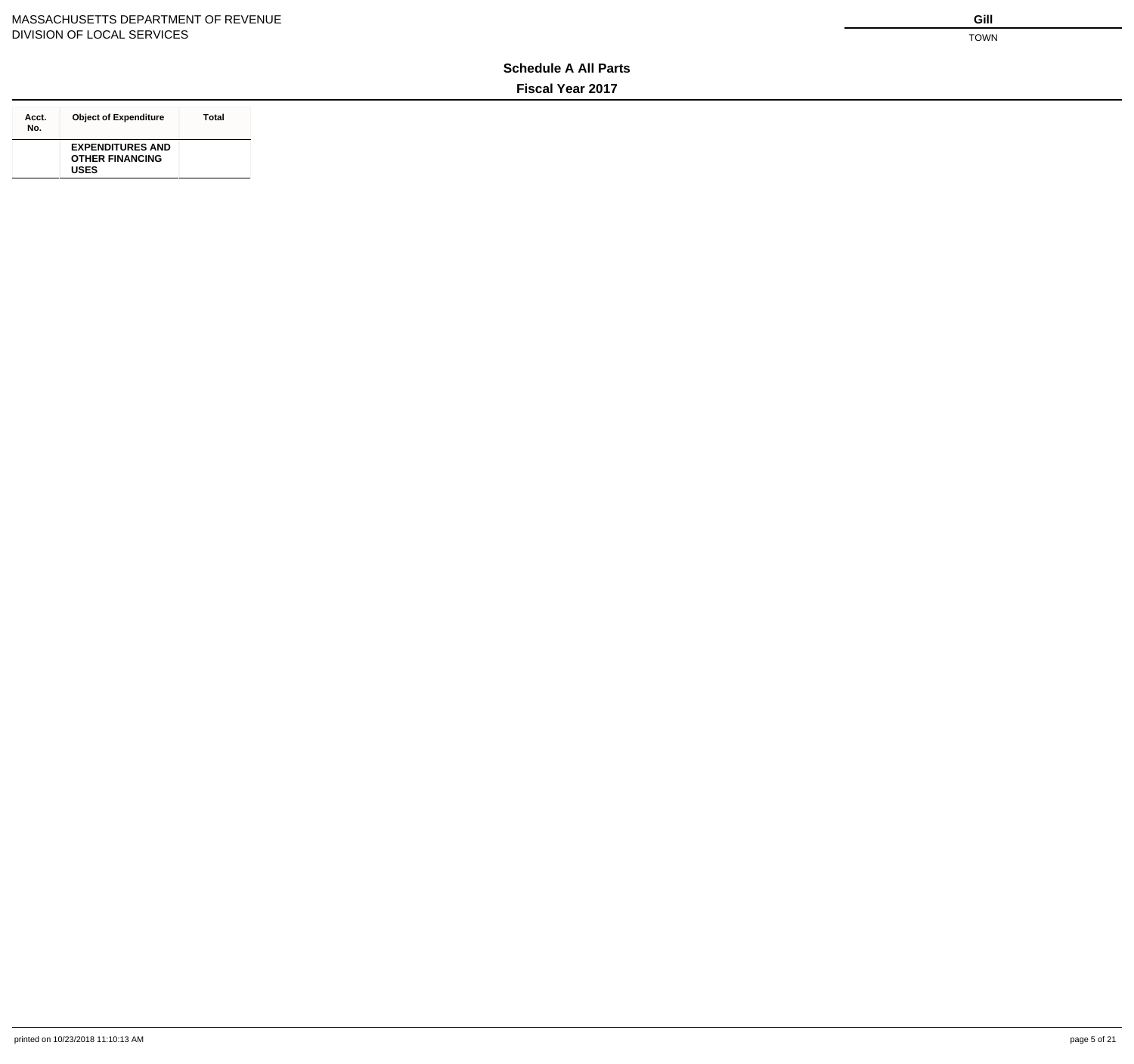### **Schedule A Part 3 - Federal Grants (FG01)**

| Acct.<br>No. | <b>Item Description</b>                                                                 | General<br>Government | <b>Public Safety</b> | <b>Public Works</b> | <b>Education</b> | Federal Emerg.<br><b>Mgmt. Agency</b> | <b>Culture and</b><br>Recr. | Community<br>Development<br><b>Block</b> | <b>Other Housing</b><br>and Urban<br>Development | Other | Total |
|--------------|-----------------------------------------------------------------------------------------|-----------------------|----------------------|---------------------|------------------|---------------------------------------|-----------------------------|------------------------------------------|--------------------------------------------------|-------|-------|
|              | <b>Revenues</b>                                                                         |                       |                      |                     |                  |                                       |                             |                                          |                                                  |       |       |
| 4100         | Taxes and Excises                                                                       |                       |                      |                     |                  |                                       |                             |                                          |                                                  |       |       |
| 4200         | <b>Charges for Services</b>                                                             |                       |                      |                     |                  |                                       |                             |                                          |                                                  |       |       |
| 4500         | Federal Revenue                                                                         |                       |                      |                     |                  |                                       |                             |                                          |                                                  |       |       |
| 4600         | State Revenue                                                                           |                       |                      |                     |                  |                                       |                             |                                          |                                                  |       |       |
| 4800         | Miscellaneous Revenues                                                                  |                       |                      |                     |                  |                                       |                             |                                          |                                                  |       |       |
| 4820         | Earnings on Investments                                                                 |                       |                      |                     |                  |                                       |                             |                                          |                                                  |       |       |
|              | <b>TOTAL REVENUES</b>                                                                   |                       |                      |                     |                  |                                       |                             |                                          |                                                  |       |       |
|              | <b>Other Financing Sources</b>                                                          |                       |                      |                     |                  |                                       |                             |                                          |                                                  |       |       |
| 4910         | <b>Bond Proceeds</b>                                                                    |                       |                      |                     |                  |                                       |                             |                                          |                                                  |       |       |
| 4970         | <b>Transfers From Other Funds</b>                                                       |                       |                      |                     |                  |                                       |                             |                                          |                                                  |       |       |
| 4990         | <b>Other Financing Sources</b>                                                          |                       |                      |                     |                  |                                       |                             |                                          |                                                  |       |       |
|              | <b>TOTAL OTHER FINANCING SOURCES</b>                                                    |                       |                      |                     |                  |                                       |                             |                                          |                                                  |       |       |
|              | TOTAL REVENUES AND OTHER FINANCING SOURCES                                              |                       |                      |                     |                  |                                       |                             |                                          |                                                  |       |       |
|              | <b>Expenditures</b>                                                                     |                       |                      |                     |                  |                                       |                             |                                          |                                                  |       |       |
| 5100         | Salary and Wages                                                                        |                       |                      |                     |                  |                                       |                             |                                          |                                                  |       |       |
| 5700         | Expenditures                                                                            |                       |                      |                     |                  |                                       |                             |                                          |                                                  |       |       |
| 5800A        | Construction                                                                            |                       |                      |                     |                  |                                       |                             |                                          |                                                  |       |       |
| 5800B        | <b>Capital Outlay</b>                                                                   |                       |                      |                     |                  |                                       |                             |                                          |                                                  |       |       |
| 5900         | Debt Service                                                                            |                       |                      |                     |                  |                                       |                             |                                          |                                                  |       |       |
|              | <b>TOTAL EXPENDITURES</b>                                                               |                       |                      |                     |                  |                                       |                             |                                          |                                                  |       |       |
|              | <b>Other Financing Uses</b>                                                             |                       |                      |                     |                  |                                       |                             |                                          |                                                  |       |       |
| 5960         | Transfers to Other Funds                                                                |                       |                      |                     |                  |                                       |                             |                                          |                                                  |       |       |
| 5990         | Other Financing Uses                                                                    |                       |                      |                     |                  |                                       |                             |                                          |                                                  |       |       |
|              | <b>TOTAL OTHER FINANCING USES</b>                                                       |                       |                      |                     |                  |                                       |                             |                                          |                                                  |       |       |
|              | TOTAL EXPENDITURES AND OTHER FINANCING USES                                             |                       |                      |                     |                  |                                       |                             |                                          |                                                  |       |       |
|              | Excess (Deficiency) of Revenues Over Expenditures and Other Financing Sources<br>(Uses) |                       |                      |                     |                  |                                       |                             |                                          |                                                  |       |       |
| 0002         | <b>Fund Balance Beginning of Year</b>                                                   |                       |                      |                     |                  |                                       |                             |                                          |                                                  |       |       |
| 0003         | Adjustments                                                                             |                       |                      |                     |                  |                                       |                             |                                          |                                                  |       |       |
| 0004         | <b>Fund Balance End of Year</b>                                                         |                       |                      |                     |                  |                                       |                             |                                          |                                                  |       |       |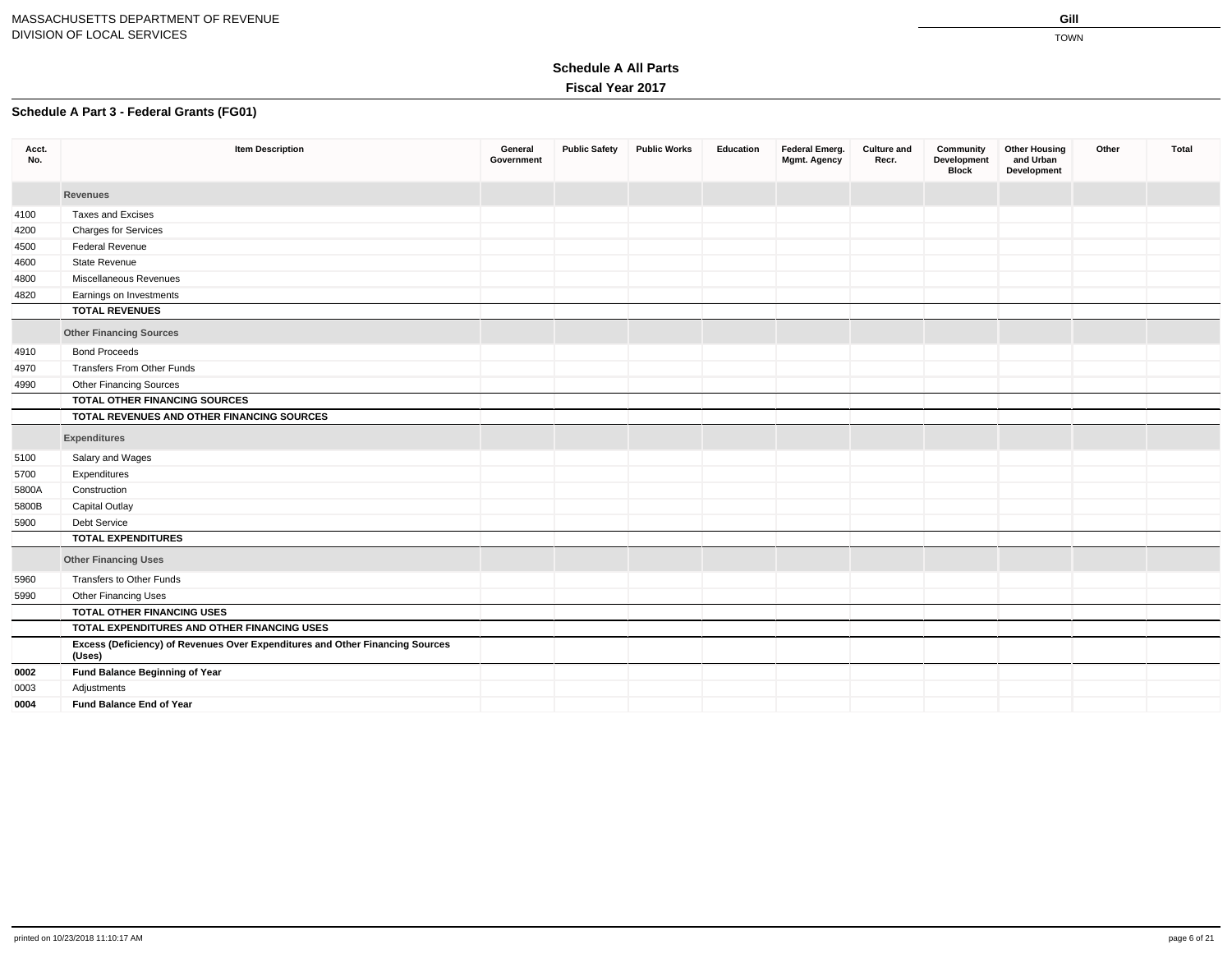### **Schedule A Part 3 - State Grants (SG01)**

| Acct.<br>No. | <b>Item Description</b>                                                                 | General<br>Government | <b>Public Safety</b> | <b>Public Works</b> | <b>Education</b> | Mass. Emerg.<br>Mngmt.<br>Agency | <b>Culture and</b><br>Recr. | Council<br>on Aging | Library | Other  | <b>Total</b> |
|--------------|-----------------------------------------------------------------------------------------|-----------------------|----------------------|---------------------|------------------|----------------------------------|-----------------------------|---------------------|---------|--------|--------------|
|              | <b>Revenues</b>                                                                         |                       |                      |                     |                  |                                  |                             |                     |         |        |              |
| 4100         | <b>Taxes and Excises</b>                                                                |                       |                      |                     |                  |                                  |                             |                     |         |        |              |
| 4200         | <b>Charges for Services</b>                                                             |                       |                      |                     |                  |                                  |                             |                     |         |        |              |
| 4500         | Federal Revenue                                                                         |                       |                      |                     |                  |                                  |                             |                     |         |        |              |
| 4600         | <b>State Revenue</b>                                                                    |                       | 3,063                | 268,063             |                  | 2,460                            | 4,410                       | 5,000               | 2,476   | 37,553 | 323,025      |
| 4800         | Miscellaneous Revenues                                                                  |                       |                      |                     |                  |                                  |                             |                     |         |        |              |
| 4820         | Earnings on Investments                                                                 |                       |                      |                     |                  |                                  |                             |                     |         |        |              |
|              | <b>TOTAL REVENUES</b>                                                                   |                       | 3,063                | 268,063             |                  | 2,460                            | 4,410                       | 5,000               | 2,476   | 37,553 | 323,025      |
|              | <b>Other Financing Sources</b>                                                          |                       |                      |                     |                  |                                  |                             |                     |         |        |              |
| 4910         | <b>Bond Proceeds</b>                                                                    |                       |                      |                     |                  |                                  |                             |                     |         |        |              |
| 4970         | <b>Transfers From Other Funds</b>                                                       |                       |                      |                     |                  |                                  |                             |                     |         |        |              |
| 4990         | <b>Other Financing Sources</b>                                                          |                       |                      |                     |                  |                                  |                             |                     |         |        |              |
|              | <b>TOTAL OTHER FINANCING SOURCES</b>                                                    |                       |                      |                     |                  |                                  |                             |                     |         |        |              |
|              | TOTAL REVENUES AND OTHER FINANCING SOURCES                                              |                       | 3,063                | 268,063             |                  | 2,460                            | 4,410                       | 5,000               | 2,476   | 37,553 | 323,025      |
|              | <b>Expenditures</b>                                                                     |                       |                      |                     |                  |                                  |                             |                     |         |        |              |
| 5100         | Salary and Wages                                                                        |                       |                      |                     |                  |                                  |                             |                     |         |        |              |
| 5700         | Expenditures                                                                            |                       | 4,681                | 153,101             |                  | 2,460                            | 4,614                       | 4,715               | 805     | 13,252 | 183,628      |
| 5800A        | Construction                                                                            |                       |                      |                     |                  |                                  |                             |                     |         |        |              |
| 5800B        | <b>Capital Outlay</b>                                                                   |                       |                      |                     |                  |                                  |                             |                     |         |        |              |
| 5900         | Debt Service                                                                            |                       |                      |                     |                  |                                  |                             |                     |         |        |              |
|              | <b>TOTAL EXPENDITURES</b>                                                               |                       | 4,681                | 153,101             |                  | 2,460                            | 4,614                       | 4,715               | 805     | 13,252 | 183,628      |
|              | <b>Other Financing Uses</b>                                                             |                       |                      |                     |                  |                                  |                             |                     |         |        |              |
| 5960         | <b>Transfers to Other Funds</b>                                                         |                       |                      |                     |                  |                                  |                             |                     |         |        |              |
| 5990         | Other Financing Uses                                                                    |                       |                      |                     |                  |                                  |                             |                     |         |        |              |
|              | <b>TOTAL OTHER FINANCING USES</b>                                                       |                       |                      |                     |                  |                                  |                             |                     |         |        |              |
|              | TOTAL EXPENDITURES AND OTHER FINANCING USES                                             |                       | 4,681                | 153,101             |                  | 2,460                            | 4,614                       | 4,715               | 805     | 13,252 | 183,628      |
|              | Excess (Deficiency) of Revenues Over Expenditures and Other Financing Sources<br>(Uses) |                       | $-1,618$             | 114,962             |                  |                                  | $-204$                      | 285                 | 1,671   | 24,301 | 139,397      |
| 0002         | <b>Fund Balance Beginning of Year</b>                                                   |                       | 13,578               | $-118,293$          |                  |                                  | 3,828                       |                     | 3,892   | 324    | $-96,671$    |
| 0003         | Adjustments                                                                             |                       |                      |                     |                  |                                  |                             |                     |         |        |              |
| 0004         | <b>Fund Balance End of Year</b>                                                         |                       | 11,960               | $-3,331$            |                  |                                  | 3,624                       | 285                 | 5,563   | 24,625 | 42,726       |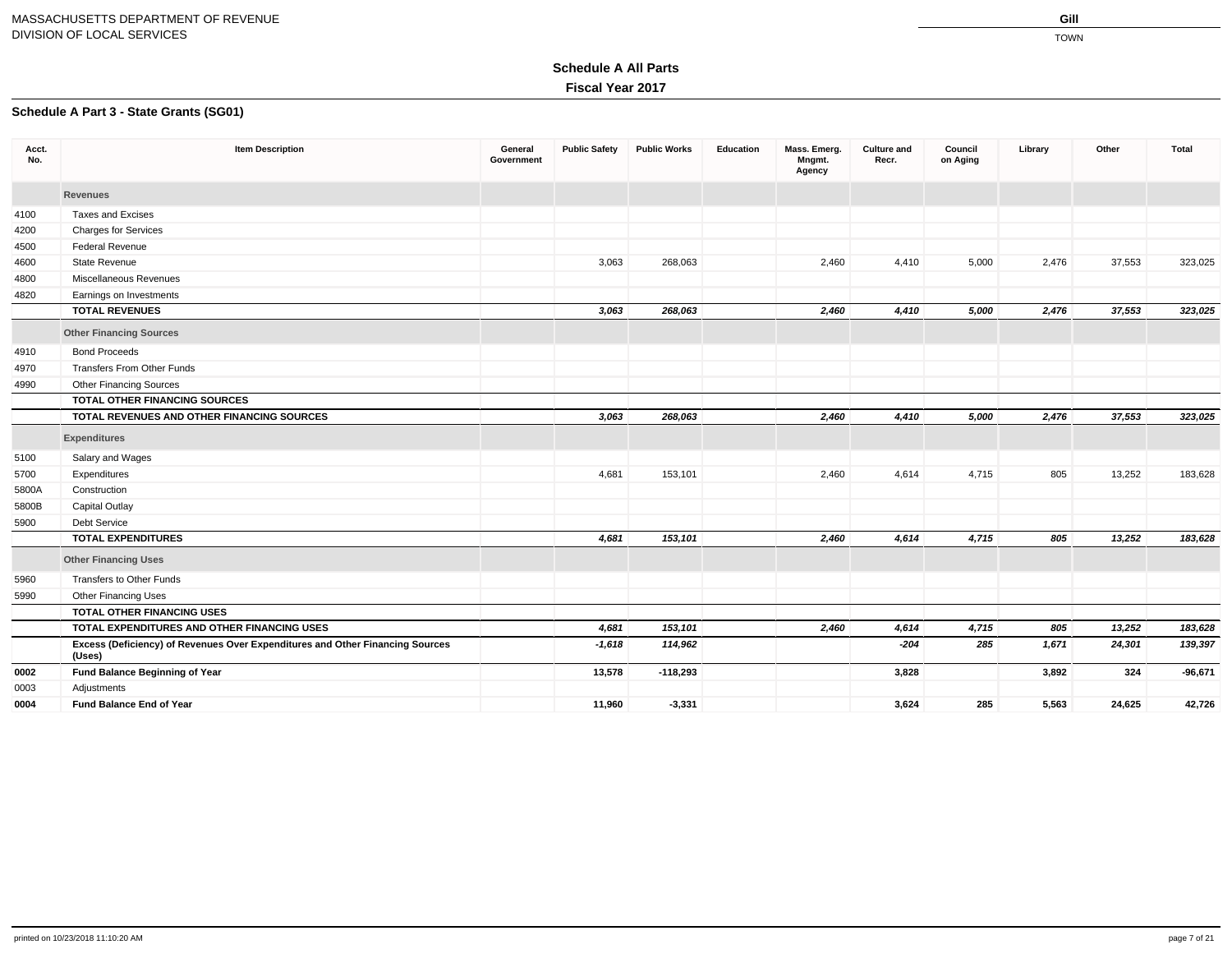### **Schedule A Part 3 - Receipts Reserved for Appropriation (RA01)**

| Acct.<br>No. | <b>Item Description</b>                                                              | <b>Education</b> | Waterways<br>Improvement | Wetlands<br>Protection | <b>Parking Meters</b> | Ambulance | Ins. Reimb<br>over \$150,000 | Sale of<br><b>Real Estate</b> | Sale of<br><b>Cemetery Lots</b> | Other | Total  |
|--------------|--------------------------------------------------------------------------------------|------------------|--------------------------|------------------------|-----------------------|-----------|------------------------------|-------------------------------|---------------------------------|-------|--------|
|              | <b>Revenues</b>                                                                      |                  |                          |                        |                       |           |                              |                               |                                 |       |        |
| 4100         | <b>Taxes and Excises</b>                                                             |                  |                          |                        |                       |           |                              |                               |                                 |       |        |
| 4200         | <b>Charges for Services</b>                                                          |                  |                          |                        |                       |           |                              |                               |                                 |       |        |
| 4500         | Federal Revenue                                                                      |                  |                          |                        |                       |           |                              |                               |                                 |       |        |
| 4600         | State Revenue                                                                        |                  |                          |                        |                       |           |                              |                               |                                 |       |        |
| 4800         | Miscellaneous Revenues                                                               |                  |                          |                        |                       |           |                              |                               | 1,320                           |       | 1,320  |
| 4820         | Earnings on Investments                                                              |                  |                          |                        |                       |           |                              |                               |                                 |       |        |
|              | <b>TOTAL REVENUES</b>                                                                |                  |                          |                        |                       |           |                              |                               | 1,320                           |       | 1,320  |
|              | <b>Other Financing Sources</b>                                                       |                  |                          |                        |                       |           |                              |                               |                                 |       |        |
| 4910         | <b>Bond Proceeds</b>                                                                 |                  |                          |                        |                       |           |                              |                               |                                 |       |        |
| 4970         | <b>Transfers From Other Funds</b>                                                    |                  |                          |                        |                       |           |                              |                               |                                 |       |        |
| 4990         | <b>Other Financing Sources</b>                                                       |                  |                          |                        |                       |           |                              |                               |                                 |       |        |
|              | <b>TOTAL OTHER FINANCING SOURCES</b>                                                 |                  |                          |                        |                       |           |                              |                               |                                 |       |        |
|              | TOTAL REVENUES AND OTHER FINANCING SOURCES                                           |                  |                          |                        |                       |           |                              |                               | 1,320                           |       | 1,320  |
|              | <b>Expenditures</b>                                                                  |                  |                          |                        |                       |           |                              |                               |                                 |       |        |
| 5100         | Salary and Wages                                                                     |                  |                          |                        |                       |           |                              |                               |                                 |       |        |
| 5700         | Expenditures                                                                         |                  |                          |                        |                       |           |                              |                               | 600                             |       | 600    |
| 5800A        | Construction                                                                         |                  |                          |                        |                       |           |                              |                               |                                 |       |        |
| 5800B        | <b>Capital Outlay</b>                                                                |                  |                          |                        |                       |           |                              |                               |                                 |       |        |
| 5900         | Debt Service                                                                         |                  |                          |                        |                       |           |                              |                               |                                 |       |        |
|              | <b>TOTAL EXPENDITURES</b>                                                            |                  |                          |                        |                       |           |                              |                               | 600                             |       | 600    |
|              | <b>Other Financing Uses</b>                                                          |                  |                          |                        |                       |           |                              |                               |                                 |       |        |
| 5960         | <b>Transfers to Other Funds</b>                                                      |                  |                          |                        |                       |           |                              |                               |                                 |       |        |
| 5990         | Other Financing Uses                                                                 |                  |                          |                        |                       |           |                              |                               |                                 |       |        |
|              | TOTAL OTHER FINANCING USES                                                           |                  |                          |                        |                       |           |                              |                               |                                 |       |        |
|              | TOTAL EXPENDITURES AND OTHER FINANCING USES                                          |                  |                          |                        |                       |           |                              |                               | 600                             |       | 600    |
|              | Excess (Deficiency) of Revenues Over Expenditures and Other Financing Sources (Uses) |                  |                          |                        |                       |           |                              |                               | 720                             |       | 720    |
| 0002         | <b>Fund Balance Beginning of Year</b>                                                |                  |                          | 3,320                  |                       |           |                              | 1,000                         | 9,473                           | 4,335 | 18,128 |
| 0003         | Adjustments                                                                          |                  |                          |                        |                       |           |                              |                               |                                 |       |        |
| 0004         | <b>Fund Balance End of Year</b>                                                      |                  |                          | 3,320                  |                       |           |                              | 1,000                         | 10,193                          | 4,335 | 18,848 |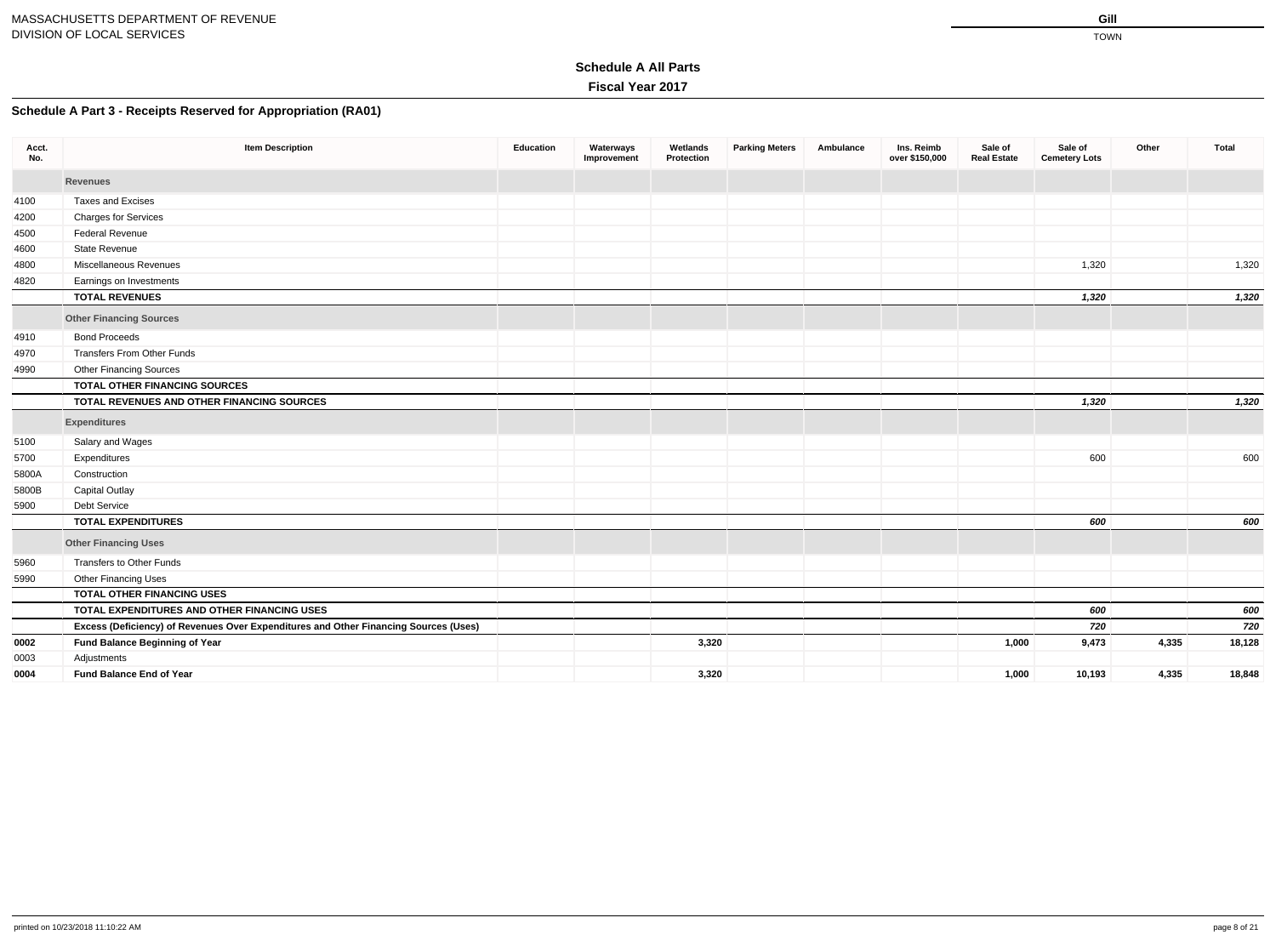### **Schedule A Part 3 - Revolving Funds (RF01)**

| Acct.<br>No. | <b>Item Description</b>                                                                 | <b>Education</b> | <b>Athletic</b> | Parks and<br><b>Recreation</b> | Ch. 44, 53E 1/2 | Other  | <b>Total</b> |
|--------------|-----------------------------------------------------------------------------------------|------------------|-----------------|--------------------------------|-----------------|--------|--------------|
|              | <b>Revenues</b>                                                                         |                  |                 |                                |                 |        |              |
| 4100         | <b>Taxes and Excises</b>                                                                |                  |                 |                                |                 |        |              |
| 4200         | <b>Charges for Services</b>                                                             |                  |                 |                                |                 |        |              |
| 4500         | <b>Federal Revenue</b>                                                                  |                  |                 |                                |                 |        |              |
| 4600         | State Revenue                                                                           |                  |                 |                                |                 |        |              |
| 4800         | Miscellaneous Revenues                                                                  |                  |                 | 831                            | 6,681           |        | 7,512        |
| 4820         | Earnings on Investments                                                                 |                  |                 |                                |                 |        |              |
|              | <b>TOTAL REVENUES</b>                                                                   |                  |                 | 831                            | 6,681           |        | 7,512        |
|              | <b>Other Financing Sources</b>                                                          |                  |                 |                                |                 |        |              |
| 4910         | <b>Bond Proceeds</b>                                                                    |                  |                 |                                |                 |        |              |
| 4970         | <b>Transfers From Other Funds</b>                                                       |                  |                 |                                |                 |        |              |
| 4990         | <b>Other Financing Sources</b>                                                          |                  |                 |                                |                 |        |              |
|              | <b>TOTAL OTHER FINANCING SOURCES</b>                                                    |                  |                 |                                |                 |        |              |
|              | TOTAL REVENUES AND OTHER FINANCING SOURCES                                              |                  |                 | 831                            | 6,681           |        | 7,512        |
|              | <b>Expenditures</b>                                                                     |                  |                 |                                |                 |        |              |
| 5100         | Salary and Wages                                                                        |                  |                 |                                |                 |        |              |
| 5700         | Expenditures                                                                            |                  |                 |                                | 3,265           |        | 3,265        |
| 5800A        | Construction                                                                            |                  |                 |                                |                 |        |              |
| 5800B        | <b>Capital Outlay</b>                                                                   |                  |                 |                                |                 |        |              |
| 5900         | <b>Debt Service</b>                                                                     |                  |                 |                                |                 |        |              |
|              | <b>TOTAL EXPENDITURES</b>                                                               |                  |                 |                                | 3,265           |        | 3,265        |
|              | <b>Other Financing Uses</b>                                                             |                  |                 |                                |                 |        |              |
| 5960         | Transfers to Other Funds                                                                |                  |                 |                                |                 |        |              |
| 5990         | Other Financing Uses                                                                    |                  |                 |                                |                 |        |              |
|              | <b>TOTAL OTHER FINANCING USES</b>                                                       |                  |                 |                                |                 |        |              |
|              | TOTAL EXPENDITURES AND OTHER FINANCING USES                                             |                  |                 |                                | 3,265           |        | 3,265        |
|              | Excess (Deficiency) of Revenues Over Expenditures and Other Financing Sources<br>(Uses) |                  |                 | 831                            | 3,416           |        | 4,247        |
| 0002         | <b>Fund Balance Beginning of Year</b>                                                   |                  |                 | 4,965                          | 5,375           | 25,893 | 36,233       |
| 0003         | Adjustments                                                                             |                  |                 |                                |                 |        |              |
| 0004         | <b>Fund Balance End of Year</b>                                                         |                  |                 | 5,796                          | 8,791           | 25,893 | 40,480       |
|              |                                                                                         |                  |                 |                                |                 |        |              |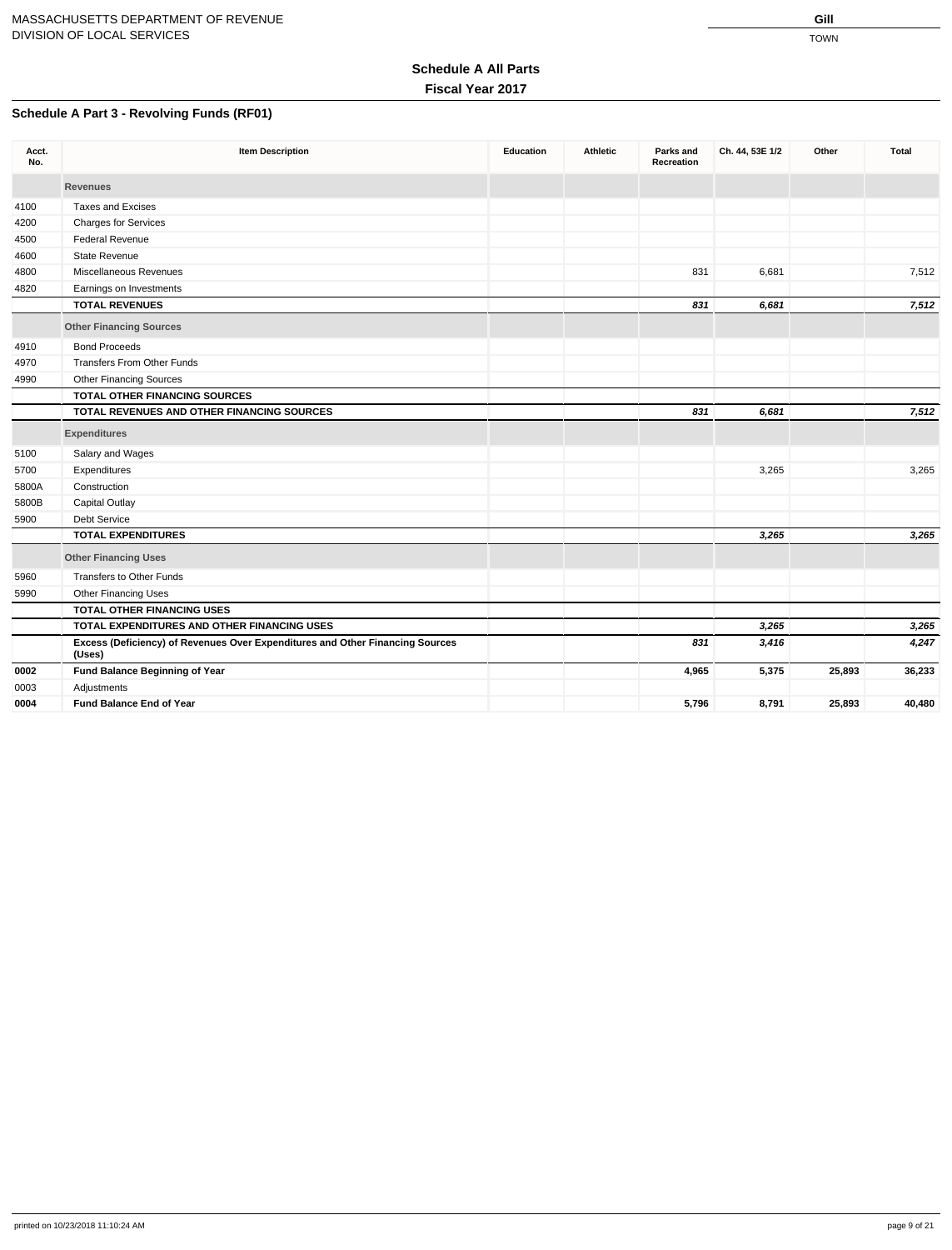### **Schedule A Part 3 - Other Special Revenue (OS01)**

| Acct.<br>No. | <b>Item Description</b>                                                                        | Water | Sewer   | <b>Education</b> | School<br>Lunch | Adult<br><b>Education</b> | Professional<br><b>Development</b> | Comm.<br>Preserv.<br>Act | <b>MWPAT</b> | <b>Title V</b> | <b>Gifts and</b><br><b>Donations</b> | Other  | <b>Total</b> |
|--------------|------------------------------------------------------------------------------------------------|-------|---------|------------------|-----------------|---------------------------|------------------------------------|--------------------------|--------------|----------------|--------------------------------------|--------|--------------|
|              | <b>Revenues</b>                                                                                |       |         |                  |                 |                           |                                    |                          |              |                |                                      |        |              |
| 4100         | <b>Taxes and Excises</b>                                                                       |       |         |                  |                 |                           |                                    |                          |              |                |                                      |        |              |
| 4200         | <b>Charges for Services</b>                                                                    |       | 108,421 |                  |                 |                           |                                    |                          |              |                |                                      |        | 108,421      |
| 4500         | <b>Federal Revenue</b>                                                                         |       |         |                  |                 |                           |                                    |                          |              |                |                                      |        |              |
| 4600         | <b>State Revenue</b>                                                                           |       |         |                  |                 |                           |                                    |                          |              |                |                                      |        |              |
| 4800         | Miscellaneous Revenues                                                                         |       |         |                  |                 |                           |                                    |                          |              |                |                                      | 59,443 | 59,443       |
| 4820         | Earnings on Investments                                                                        |       |         |                  |                 |                           |                                    |                          |              |                |                                      |        |              |
|              | <b>TOTAL REVENUES</b>                                                                          |       | 108,421 |                  |                 |                           |                                    |                          |              |                |                                      | 59,443 | 167,864      |
|              | <b>Other Financing Sources</b>                                                                 |       |         |                  |                 |                           |                                    |                          |              |                |                                      |        |              |
| 4910         | <b>Bond Proceeds</b>                                                                           |       |         |                  |                 |                           |                                    |                          |              |                |                                      |        |              |
| 4970         | <b>Transfers From Other Funds</b>                                                              |       |         |                  |                 |                           |                                    |                          |              |                |                                      |        |              |
| 4990         | <b>Other Financing Sources</b>                                                                 |       |         |                  |                 |                           |                                    |                          |              |                |                                      |        |              |
|              | <b>TOTAL OTHER FINANCING SOURCES</b>                                                           |       |         |                  |                 |                           |                                    |                          |              |                |                                      |        |              |
|              | TOTAL REVENUES AND OTHER FINANCING SOURCES                                                     |       | 108,421 |                  |                 |                           |                                    |                          |              |                |                                      | 59,443 | 167,864      |
|              | <b>Expenditures</b>                                                                            |       |         |                  |                 |                           |                                    |                          |              |                |                                      |        |              |
| 5100         | Salary and Wages                                                                               |       |         |                  |                 |                           |                                    |                          |              |                |                                      |        |              |
| 5700         | Expenditures                                                                                   |       |         |                  |                 |                           |                                    |                          |              |                |                                      | 44,217 | 44,217       |
| 5800A        | Construction                                                                                   |       |         |                  |                 |                           |                                    |                          |              |                |                                      |        |              |
| 5800B        | <b>Capital Outlay</b>                                                                          |       |         |                  |                 |                           |                                    |                          |              |                |                                      |        |              |
| 5900         | <b>Debt Service</b>                                                                            |       |         |                  |                 |                           |                                    |                          |              |                |                                      |        |              |
|              | <b>TOTAL EXPENDITURES</b>                                                                      |       |         |                  |                 |                           |                                    |                          |              |                |                                      | 44,217 | 44,217       |
|              | <b>Other Financing Uses</b>                                                                    |       |         |                  |                 |                           |                                    |                          |              |                |                                      |        |              |
| 5960         | <b>Transfers to Other Funds</b>                                                                |       | 92,585  |                  |                 |                           |                                    |                          |              |                |                                      |        | 92,585       |
| 5990         | <b>Other Financing Uses</b>                                                                    |       |         |                  |                 |                           |                                    |                          |              |                |                                      |        |              |
|              | <b>TOTAL OTHER FINANCING USES</b>                                                              |       | 92,585  |                  |                 |                           |                                    |                          |              |                |                                      |        | 92,585       |
|              | TOTAL EXPENDITURES AND OTHER FINANCING USES                                                    |       | 92,585  |                  |                 |                           |                                    |                          |              |                |                                      | 44,217 | 136,802      |
|              | Excess (Deficiency) of Revenues Over Expenditures and Other Financing<br><b>Sources (Uses)</b> |       | 15,836  |                  |                 |                           |                                    |                          |              |                |                                      | 15,226 | 31,062       |
| 0002         | <b>Fund Balance Beginning of Year</b>                                                          |       | 69,617  |                  |                 |                           |                                    |                          |              | 54,723         | 105,070                              | 82,714 | 312,124      |
| 0003         | Adjustments                                                                                    |       |         |                  |                 |                           |                                    |                          |              |                |                                      |        |              |
| 0004         | <b>Fund Balance End of Year</b>                                                                |       | 85,453  |                  |                 |                           |                                    |                          |              | 54,723         | 105,070                              | 97,940 | 343,186      |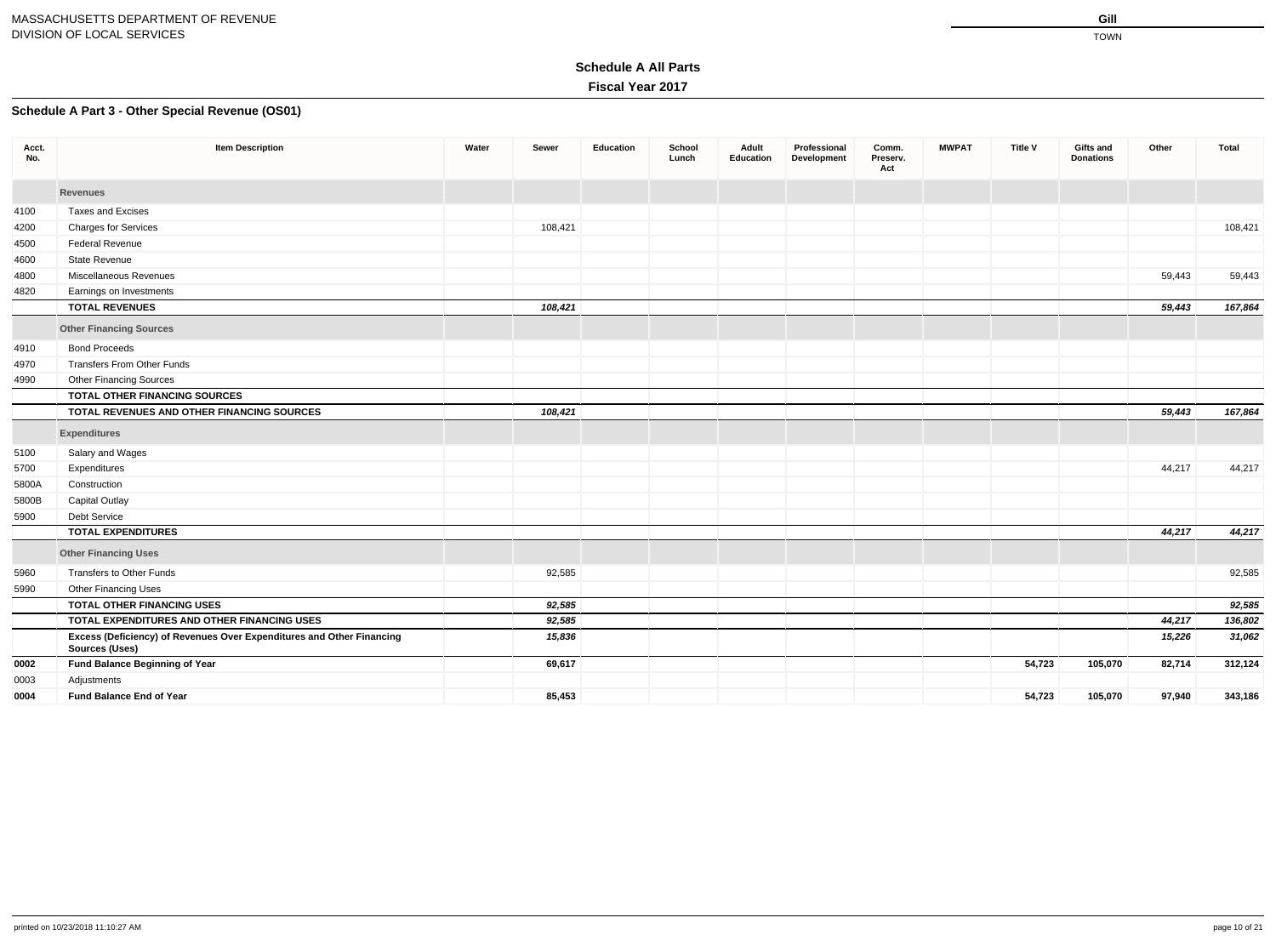#### **Fiscal Year 2017**

### **Schedule A Part 3 - Total All Special Revenue Funds and Expenditures**

| Acct.<br>No. | <b>Item Description</b>                                                              | <b>Total</b> |
|--------------|--------------------------------------------------------------------------------------|--------------|
|              | <b>Revenues</b>                                                                      |              |
| 4100         | <b>Taxes and Excises</b>                                                             |              |
| 4200         | <b>Charges for Services</b>                                                          | 108,421      |
| 4500         | <b>Federal Revenue</b>                                                               |              |
| 4600         | <b>State Revenue</b>                                                                 | 323,025      |
| 4800         | <b>Miscellaneous Revenues</b>                                                        | 68,275       |
| 4820         | Earnings on Investments                                                              |              |
|              | <b>TOTAL REVENUES</b>                                                                | 499,721      |
|              | <b>Other Financing Sources</b>                                                       |              |
| 4910         | <b>Bond Proceeds</b>                                                                 |              |
| 4970         | <b>Transfers From Other Funds</b>                                                    |              |
| 4990         | <b>Other Financing Sources</b>                                                       |              |
|              | <b>TOTAL OTHER FINANCING SOURCES</b>                                                 |              |
|              | <b>TOTAL REVENUES AND OTHER FINANCING SOURCES</b>                                    | 499,721      |
|              | <b>Expenditures</b>                                                                  |              |
| 5100         | Salary and Wages                                                                     |              |
| 5700         | Expenditures                                                                         | 231,710      |
| 5800A        | Construction                                                                         |              |
| 5800B        | Capital Outlay                                                                       |              |
| 5900         | Debt Service                                                                         |              |
|              | <b>TOTAL EXPENDITURES</b>                                                            | 231,710      |
|              | <b>Other Financing Uses</b>                                                          |              |
| 5960         | <b>Transfers to Other Funds</b>                                                      | 92,585       |
| 5990         | <b>Other Financing Uses</b>                                                          |              |
|              | <b>TOTAL OTHER FINANCING USES</b>                                                    | 92,585       |
|              | <b>TOTAL EXPENDITURES AND OTHER FINANCING USES</b>                                   | 324,295      |
|              | Excess (Deficiency) of Revenues Over Expenditures and Other Financing Sources (Uses) | 175,426      |
| 0002         | <b>Fund Balance Beginning of Year</b>                                                | 269,814      |
| 0003         | Adjustments                                                                          |              |
| 0004         | <b>Fund Balance End of Year</b>                                                      | 445.240      |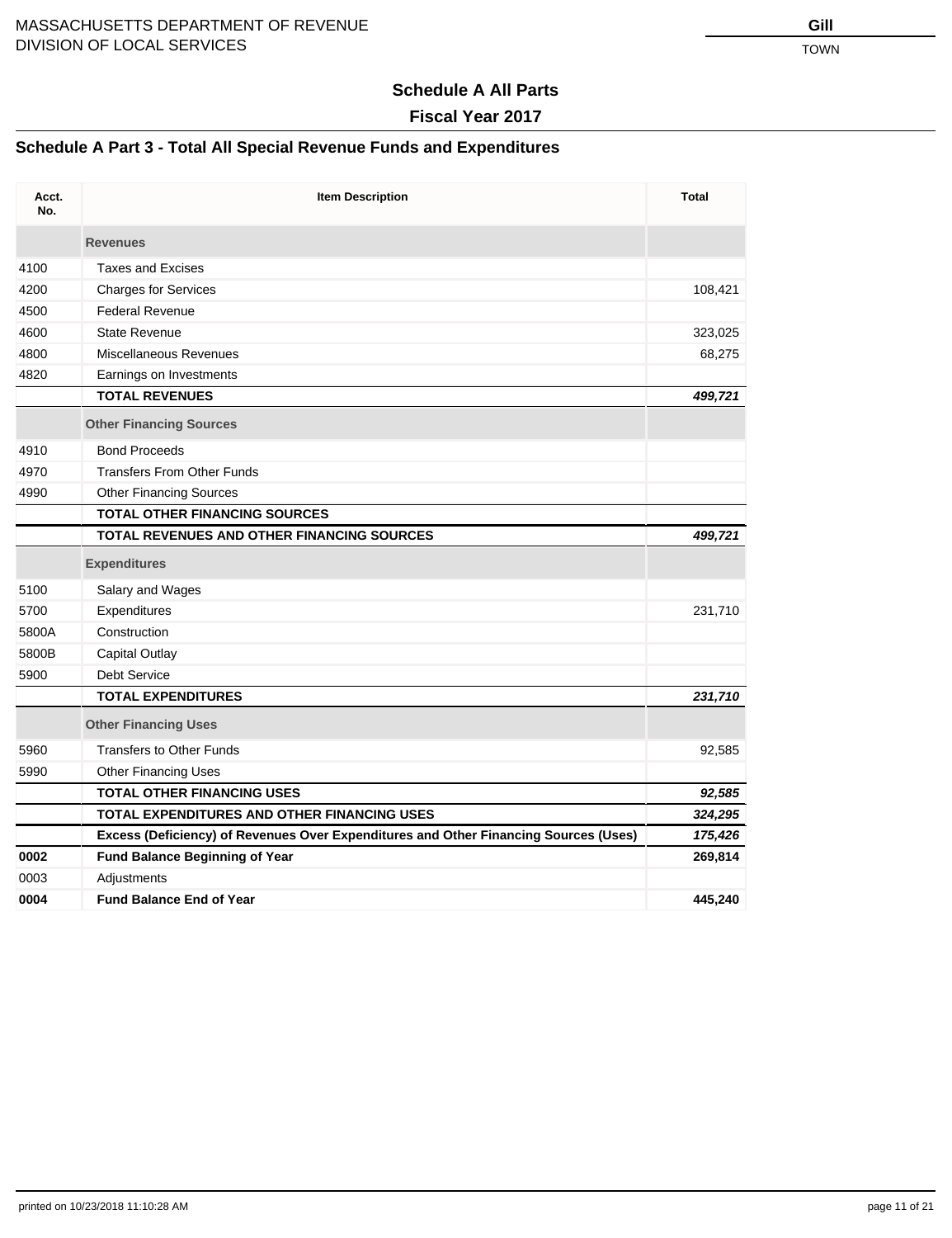### **Schedule A Part 4 - Capital Project Funds**

| Acct.<br>No. | <b>Item Description</b>                                                              | Water | Sewer | <b>Schools</b> | <b>Municipal</b><br><b>Buildings</b> | Landfill | Highways<br>(Chapter 90) | Other          | <b>Total</b>   |
|--------------|--------------------------------------------------------------------------------------|-------|-------|----------------|--------------------------------------|----------|--------------------------|----------------|----------------|
|              | <b>Revenues</b>                                                                      |       |       |                |                                      |          |                          |                |                |
| 4100         | <b>Taxes and Excises</b>                                                             |       |       |                |                                      |          |                          |                |                |
| 4200         | <b>Charges for Services</b>                                                          |       |       |                |                                      |          |                          |                |                |
| 4500         | <b>Federal Revenue</b>                                                               |       |       |                |                                      |          |                          |                |                |
| 4600         | <b>State Revenue</b>                                                                 |       |       |                |                                      |          |                          |                |                |
| 4800         | Miscellaneous Revenues                                                               |       |       |                |                                      |          |                          |                |                |
| 4820         | Earnings on Investments                                                              |       |       |                |                                      |          |                          |                |                |
|              | <b>TOTAL REVENUES</b>                                                                |       |       |                |                                      |          |                          |                |                |
|              | <b>Other Financing Sources</b>                                                       |       |       |                |                                      |          |                          |                |                |
| 4910         | <b>Bond Proceeds</b>                                                                 |       |       |                |                                      |          |                          |                |                |
| 4970         | <b>Transfers From Other Funds</b>                                                    |       |       |                |                                      |          |                          |                |                |
| 4990         | <b>Other Financing Sources</b>                                                       |       |       |                |                                      |          |                          | 58,825         | 58,825         |
|              | <b>TOTAL OTHER FINANCING SOURCES</b>                                                 |       |       |                |                                      |          |                          | 58,825         | 58,825         |
|              | TOTAL REVENUES AND OTHER FINANCING SOURCES                                           |       |       |                |                                      |          |                          | 58,825         | 58,825         |
|              | <b>Expenditures</b>                                                                  |       |       |                |                                      |          |                          |                |                |
| 5100         | Salary and Wages                                                                     |       |       |                |                                      |          |                          |                |                |
| 5700         | Expenditures                                                                         |       |       |                |                                      |          |                          | 58,823         | 58,823         |
| 5800A        | Construction                                                                         |       |       |                |                                      |          |                          |                |                |
| 5800B        | <b>Capital Outlay</b>                                                                |       |       |                |                                      |          |                          |                |                |
| 5900         | <b>Debt Service</b>                                                                  |       |       |                |                                      |          |                          |                |                |
|              | <b>TOTAL EXPENDITURES</b>                                                            |       |       |                |                                      |          |                          | 58,823         | 58,823         |
|              | <b>Other Financing Uses</b>                                                          |       |       |                |                                      |          |                          |                |                |
| 5960         | Transfers to Other Funds                                                             |       |       |                |                                      |          |                          |                |                |
| 5990         | Other Financing Uses                                                                 |       |       |                |                                      |          |                          |                |                |
|              | <b>TOTAL OTHER FINANCING USES</b>                                                    |       |       |                |                                      |          |                          |                |                |
|              | TOTAL EXPENDITURES AND OTHER FINANCING USES                                          |       |       |                |                                      |          |                          | 58,823         | 58,823         |
|              | Excess (Deficiency) of Revenues Over Expenditures and Other Financing Sources (Uses) |       |       |                |                                      |          |                          | 2 <sup>1</sup> | $\overline{2}$ |
| 0002         | <b>Fund Balance Beginning of Year</b>                                                |       |       |                |                                      |          |                          | 2,901          | 2,901          |
| 0003         | Adjustments                                                                          |       |       |                |                                      |          |                          |                |                |
| 0004         | <b>Fund Balance End of Year</b>                                                      |       |       |                |                                      |          |                          | 2,903          | 2,903          |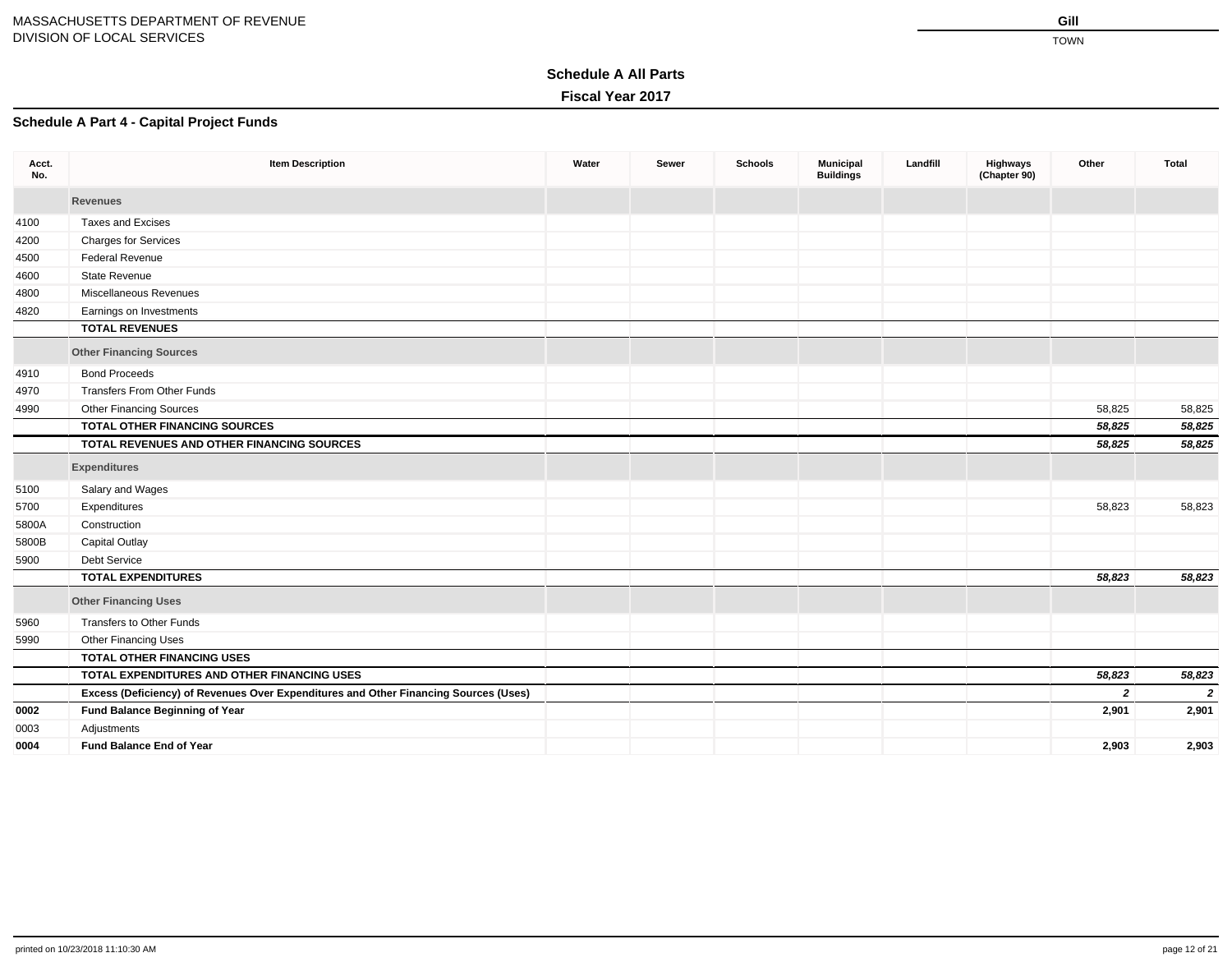### **Schedule A Part 5 - Enterprise Funds**

| Acct.<br>No. | <b>Item Description</b>                                                              | Water | Sewer | <b>Electric</b> | Landfills | Hospital | <b>Health Care</b> | Airport | Harbor | <b>Golf Courses</b> | <b>Public</b><br>Recreation | Other | Total |
|--------------|--------------------------------------------------------------------------------------|-------|-------|-----------------|-----------|----------|--------------------|---------|--------|---------------------|-----------------------------|-------|-------|
|              | <b>Revenues</b>                                                                      |       |       |                 |           |          |                    |         |        |                     |                             |       |       |
| 4100         | <b>Taxes and Excises</b>                                                             |       |       |                 |           |          |                    |         |        |                     |                             |       |       |
| 4200         | <b>Charges for Services</b>                                                          |       |       |                 |           |          |                    |         |        |                     |                             |       |       |
| 4500         | <b>Federal Revenue</b>                                                               |       |       |                 |           |          |                    |         |        |                     |                             |       |       |
| 4600         | State Revenue                                                                        |       |       |                 |           |          |                    |         |        |                     |                             |       |       |
| 4800         | Miscellaneous Revenues                                                               |       |       |                 |           |          |                    |         |        |                     |                             |       |       |
| 4820         | Earnings on Investments                                                              |       |       |                 |           |          |                    |         |        |                     |                             |       |       |
|              | <b>TOTAL REVENUES</b>                                                                |       |       |                 |           |          |                    |         |        |                     |                             |       |       |
|              | <b>Other Financing Sources</b>                                                       |       |       |                 |           |          |                    |         |        |                     |                             |       |       |
| 4910         | <b>Bond Proceeds</b>                                                                 |       |       |                 |           |          |                    |         |        |                     |                             |       |       |
| 4970         | <b>Transfers From Other Funds</b>                                                    |       |       |                 |           |          |                    |         |        |                     |                             |       |       |
| 4990         | <b>Other Financing Sources</b>                                                       |       |       |                 |           |          |                    |         |        |                     |                             |       |       |
|              | <b>TOTAL OTHER FINANCING SOURCES</b>                                                 |       |       |                 |           |          |                    |         |        |                     |                             |       |       |
|              | TOTAL REVENUES AND OTHER FINANCING SOURCES                                           |       |       |                 |           |          |                    |         |        |                     |                             |       |       |
|              | <b>Expenditures</b>                                                                  |       |       |                 |           |          |                    |         |        |                     |                             |       |       |
| 5100         | Salary and Wages                                                                     |       |       |                 |           |          |                    |         |        |                     |                             |       |       |
| 5700         | Expenditures                                                                         |       |       |                 |           |          |                    |         |        |                     |                             |       |       |
| 5800A        | Construction                                                                         |       |       |                 |           |          |                    |         |        |                     |                             |       |       |
| 5800B        | <b>Capital Outlay</b>                                                                |       |       |                 |           |          |                    |         |        |                     |                             |       |       |
| 5900         | Debt Service                                                                         |       |       |                 |           |          |                    |         |        |                     |                             |       |       |
|              | <b>TOTAL EXPENDITURES</b>                                                            |       |       |                 |           |          |                    |         |        |                     |                             |       |       |
|              | <b>Other Financing Uses</b>                                                          |       |       |                 |           |          |                    |         |        |                     |                             |       |       |
| 5960         | Transfers to Other Funds                                                             |       |       |                 |           |          |                    |         |        |                     |                             |       |       |
| 5990         | Other Financing Uses                                                                 |       |       |                 |           |          |                    |         |        |                     |                             |       |       |
|              | <b>TOTAL OTHER FINANCING USES</b>                                                    |       |       |                 |           |          |                    |         |        |                     |                             |       |       |
|              | TOTAL EXPENDITURES AND OTHER FINANCING USES                                          |       |       |                 |           |          |                    |         |        |                     |                             |       |       |
|              | Excess (Deficiency) of Revenues Over Expenditures and Other Financing Sources (Uses) |       |       |                 |           |          |                    |         |        |                     |                             |       |       |
| 0002         | <b>Fund Balance Beginning of Year</b>                                                |       |       |                 |           |          |                    |         |        |                     |                             |       |       |
| 0003         | Adjustments                                                                          |       |       |                 |           |          |                    |         |        |                     |                             |       |       |
| 0004         | <b>Fund Balance End of Year</b>                                                      |       |       |                 |           |          |                    |         |        |                     |                             |       |       |

# **Schedule A All Parts Fiscal Year 2017**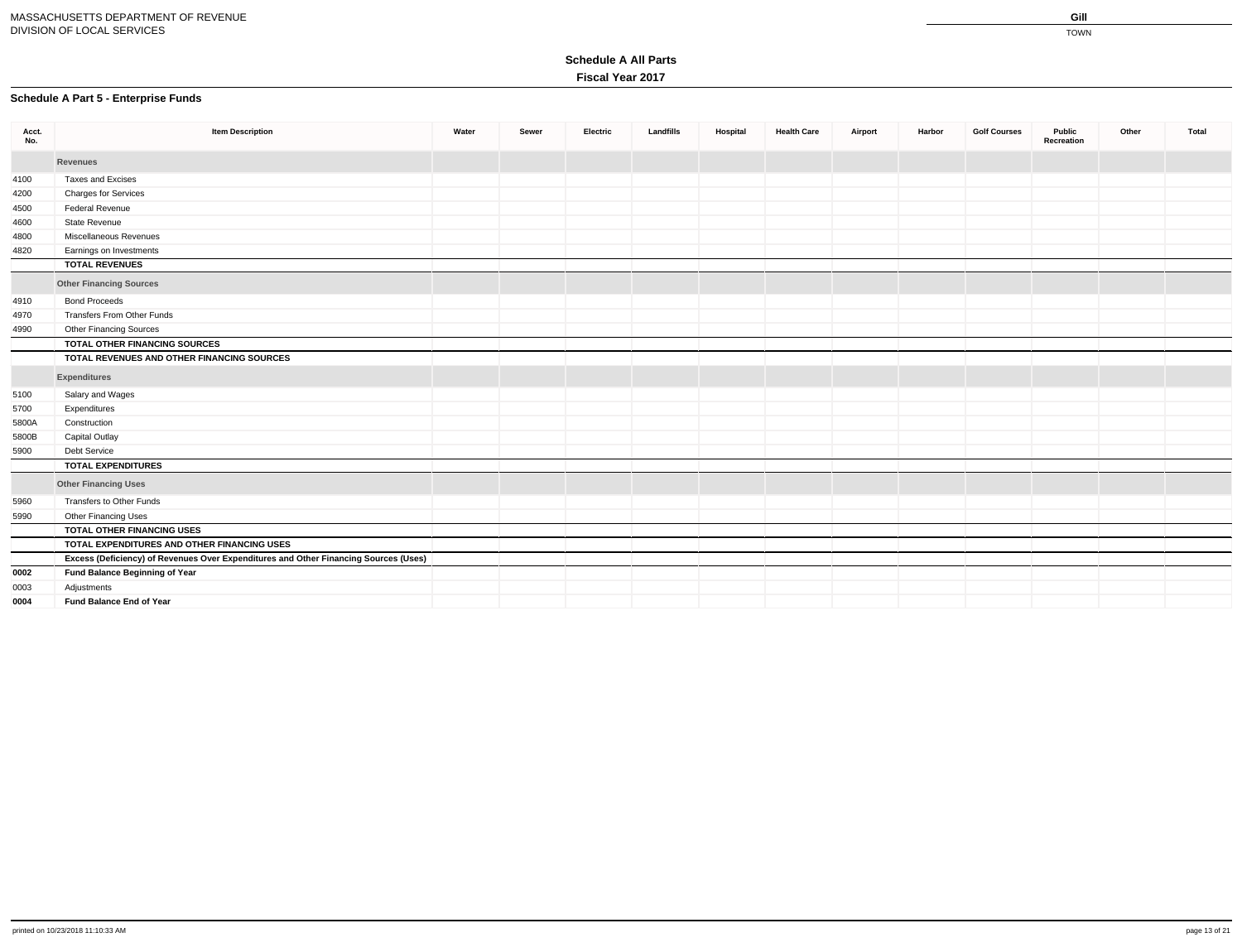### **Schedule A Part 6 - Non-Expendable/Expendable Trusts (NE01)**

| Acct.<br>No. | <b>Item Description</b>                                                              | Non-<br>Expendable | Workers<br>Compensation | Pension<br>Reserve | <b>Stabilization</b> | Spl. Purpose<br>Stabilization | <b>Hith Claim C/T</b><br>Share | <b>Hith Claim</b><br>Employee | Conservation | <b>OPEB</b> | Other   | Total   |
|--------------|--------------------------------------------------------------------------------------|--------------------|-------------------------|--------------------|----------------------|-------------------------------|--------------------------------|-------------------------------|--------------|-------------|---------|---------|
|              | <b>Revenues</b>                                                                      |                    |                         |                    |                      |                               |                                |                               |              |             |         |         |
| 4100         | <b>Taxes and Excises</b>                                                             |                    |                         |                    |                      |                               |                                |                               |              |             |         |         |
| 4200         | <b>Charges for Services</b>                                                          |                    |                         |                    |                      |                               |                                |                               |              |             |         |         |
| 4500         | Federal Revenue                                                                      |                    |                         |                    |                      |                               |                                |                               |              |             |         |         |
| 4600         | <b>State Revenue</b>                                                                 |                    |                         |                    |                      |                               |                                |                               |              |             |         |         |
| 4800         | Miscellaneous Revenues                                                               |                    |                         |                    |                      |                               |                                |                               |              |             | 35,687  | 35,687  |
| 4820         | Earnings on Investments                                                              |                    |                         |                    | 789                  |                               |                                |                               |              | 43          | 2,981   | 3,813   |
|              | <b>TOTAL REVENUES</b>                                                                |                    |                         |                    | 789                  |                               |                                |                               |              | 43          | 38,668  | 39,500  |
|              | <b>Other Financing Sources</b>                                                       |                    |                         |                    |                      |                               |                                |                               |              |             |         |         |
| 4970         | <b>Transfers From Other Funds</b>                                                    |                    |                         |                    | 6,534                |                               |                                |                               |              |             | 2,000   | 8,534   |
| 4990         | <b>Other Financing Sources</b>                                                       |                    |                         |                    |                      |                               |                                |                               |              |             |         |         |
|              | <b>TOTAL OTHER FINANCING SOURCES</b>                                                 |                    |                         |                    | 6,534                |                               |                                |                               |              |             | 2,000   | 8,534   |
|              | TOTAL REVENUES AND OTHER FINANCING SOURCES                                           |                    |                         |                    | 7,323                |                               |                                |                               |              | 43          | 40,668  | 48,034  |
|              | <b>Expenditures</b>                                                                  |                    |                         |                    |                      |                               |                                |                               |              |             |         |         |
| 5100         | Salary and Wages                                                                     |                    |                         |                    |                      |                               |                                |                               |              |             |         |         |
| 5700         | Expenditures                                                                         |                    |                         |                    |                      |                               |                                |                               |              |             | 2,247   | 2,247   |
| 5800A        | Construction                                                                         |                    |                         |                    |                      |                               |                                |                               |              |             |         |         |
| 5800B        | <b>Capital Outlay</b>                                                                |                    |                         |                    |                      |                               |                                |                               |              |             |         |         |
| 5900         | Debt Service                                                                         |                    |                         |                    |                      |                               |                                |                               |              |             |         |         |
|              | <b>TOTAL EXPENDITURES</b>                                                            |                    |                         |                    |                      |                               |                                |                               |              |             | 2,247   | 2,247   |
|              | <b>Other Financing Uses</b>                                                          |                    |                         |                    |                      |                               |                                |                               |              |             |         |         |
| 5960         | Transfers to Other Funds                                                             |                    |                         |                    |                      |                               |                                |                               |              |             | 10,218  | 10,218  |
| 5990         | Other Financing Uses                                                                 |                    |                         |                    |                      |                               |                                |                               |              |             |         |         |
|              | <b>TOTAL OTHER FINANCING USES</b>                                                    |                    |                         |                    |                      |                               |                                |                               |              |             | 10,218  | 10,218  |
|              | TOTAL EXPENDITURES AND OTHER FINANCING USES                                          |                    |                         |                    |                      |                               |                                |                               |              |             | 12,465  | 12,465  |
|              | Excess (Deficiency) of Revenues Over Expenditures and Other Financing Sources (Uses) |                    |                         |                    | 7,323                |                               |                                |                               |              | 43          | 28,203  | 35,569  |
| 0002         | <b>Fund Balance Beginning of Year</b>                                                | 70,965             |                         |                    | 473,813              |                               |                                |                               |              | 21,324      | 126,661 | 692,763 |
| 0003         | Adjustments                                                                          |                    |                         |                    |                      |                               |                                |                               |              |             |         |         |
| 0004         | <b>Fund Balance End of Year</b>                                                      | 70,965             |                         |                    | 481,136              |                               |                                |                               |              | 21,367      | 154,864 | 728,332 |

# **Schedule A All Parts**

**Fiscal Year 2017**

| I<br>v.<br>۰. |  |  |
|---------------|--|--|
|               |  |  |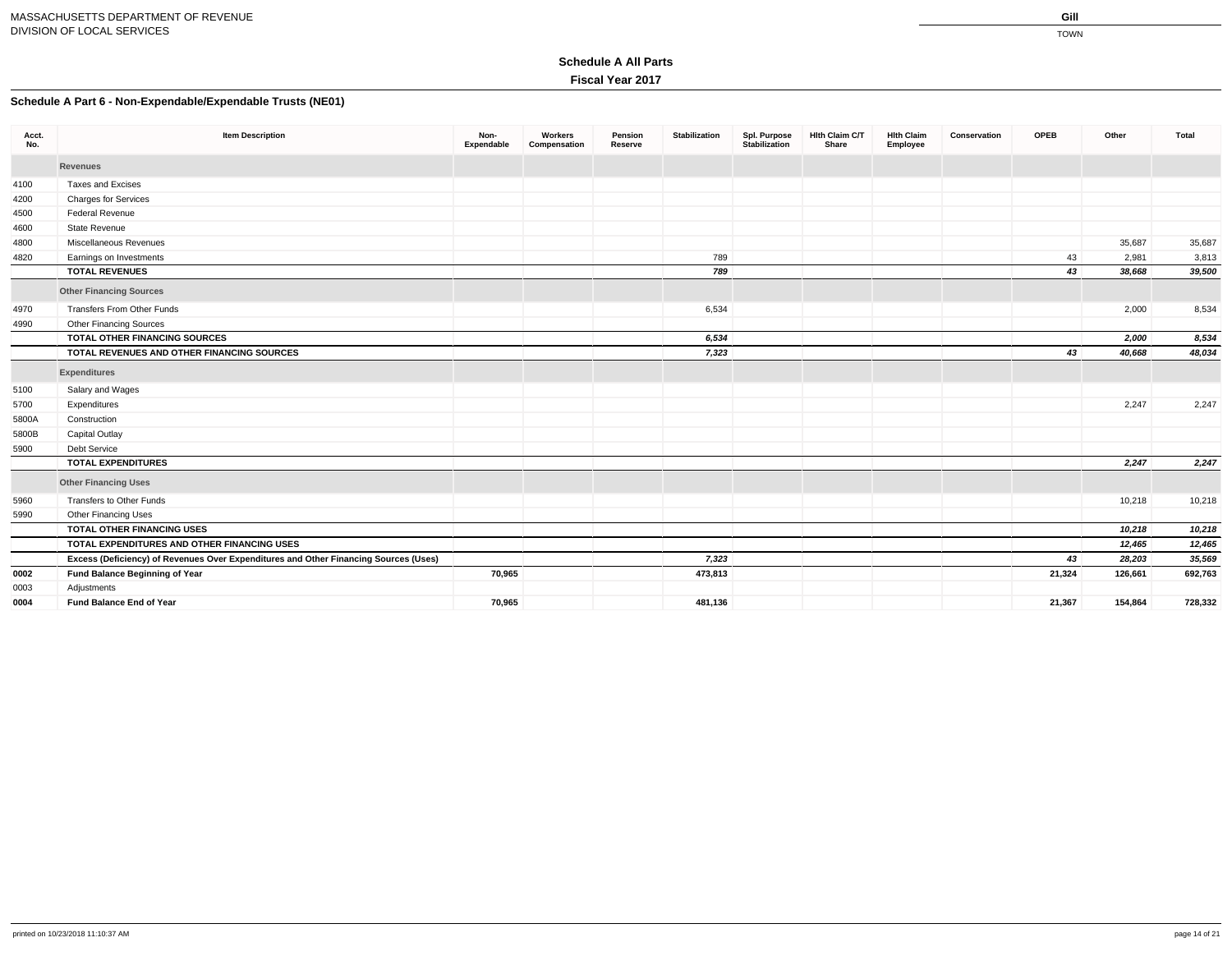#### **Schedule A Part 7 - Agency Funds**

| Acct.<br>No. | <b>Item Description</b>       | <b>Balance</b><br>July 1,2016 | <b>Additions</b> | <b>Deductions</b> | <b>Balance</b><br>June 30,2017 |
|--------------|-------------------------------|-------------------------------|------------------|-------------------|--------------------------------|
|              | <b>Assets</b>                 |                               |                  |                   |                                |
| 0005         | Cash                          | 2,120                         | 34,134           | 34,651            | 1,603                          |
| 0006         | <b>Accounts Receivable</b>    |                               |                  |                   |                                |
|              | <b>TOTAL ASSETS</b>           | 2,120                         | 34,134           | 34,651            | 1,603                          |
|              | <b>Liabilities</b>            |                               |                  |                   |                                |
| 0007         | Police Outside Detail         | 512                           | 26,164           | 23,284            | 3,392                          |
| 0008         | Fire Off Duty Detail          |                               |                  |                   |                                |
| 0009         | Tax Due State                 |                               |                  |                   |                                |
| 0010         | <b>Meals Tax Due State</b>    |                               |                  |                   |                                |
| 0011         | Licenses Due State            | 940                           | 4,012            | 3,012             | 1,940                          |
| 0012         | Due County/Retirement Systems |                               |                  |                   |                                |
| 0013         | <b>Guarantee Bid Deposits</b> |                               |                  |                   |                                |
| 0014         | Unclaimed Items               |                               |                  |                   |                                |
| 0015         | <b>Other Liabilities</b>      | 668                           | 3,958            | 8,355             | $-3,729$                       |
|              | <b>TOTAL LIABILITIES</b>      | 2,120                         | 34,134           | 34,651            | 1,603                          |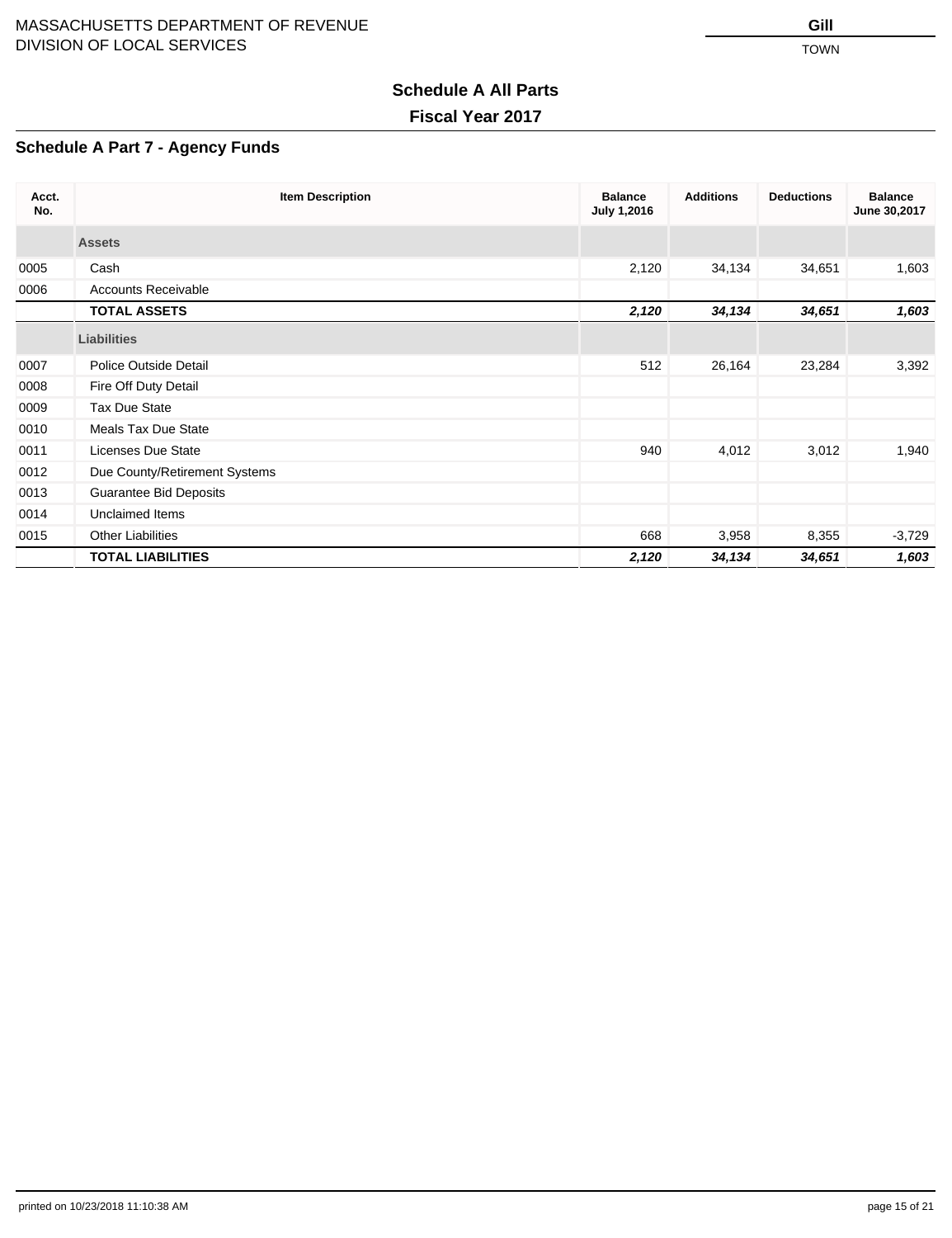# **Fiscal Year 2017**

#### **Schedule A Part 8 - Personnel Expenditures**

| Total Salaries and Wages as of December 31, -1 as Reported on IRS Form W-2 | 572.358 |
|----------------------------------------------------------------------------|---------|
|                                                                            |         |

**Total Number of Employees (FTE) for Calendar Year Ending December 31, -1 20**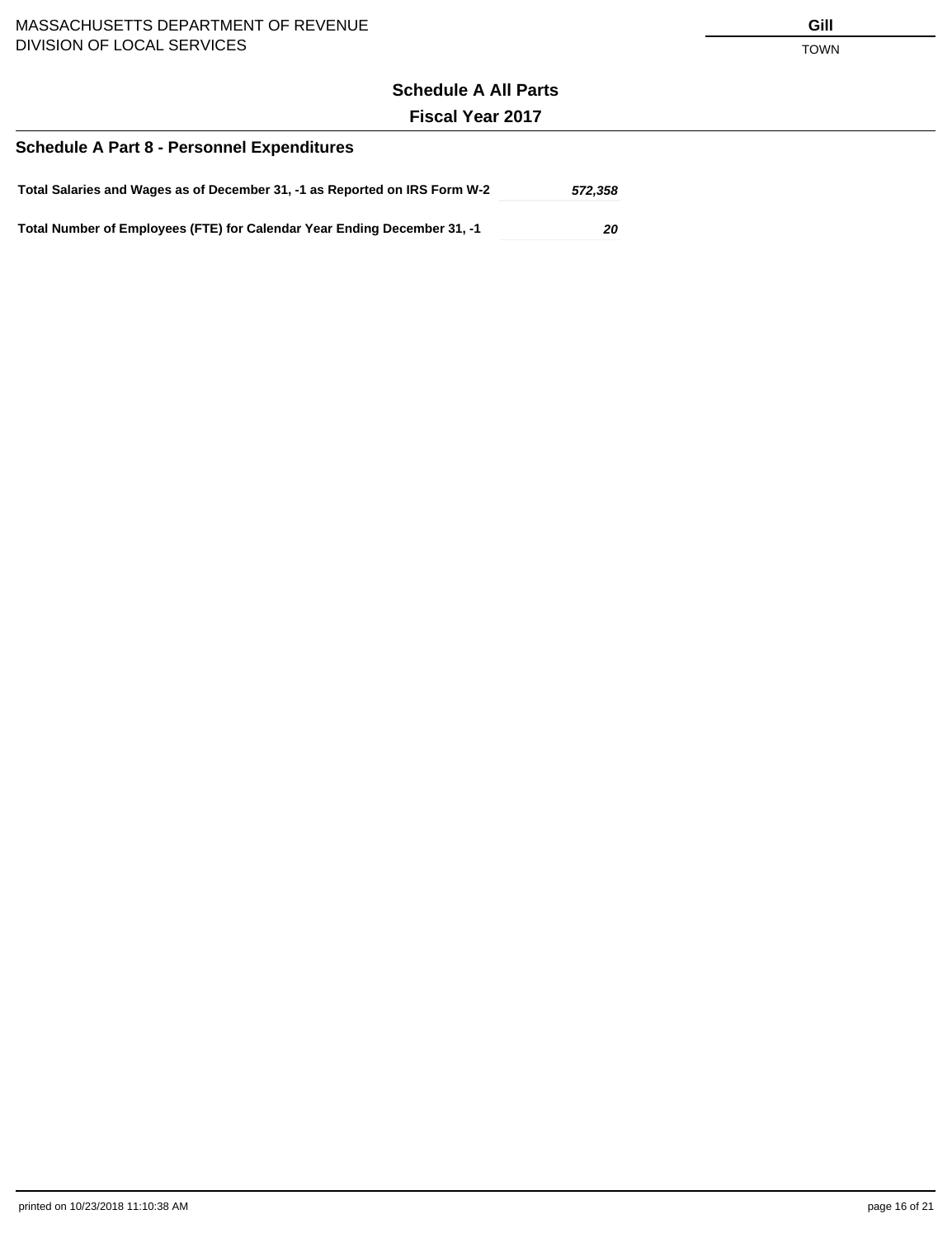#### **Schedule A Part 9 - Schedule of Cash and Investments**

| Acct.<br>No. | <b>Item Description</b> |           |  |  |
|--------------|-------------------------|-----------|--|--|
|              | <b>FUNDS</b>            |           |  |  |
| 0016         | General Fund            | 833,558   |  |  |
| 0017         | Special Revenue         | 445,240   |  |  |
| 0018         | Debt Service Fund       |           |  |  |
| 0019         | Capital Project Funds   | 2,904     |  |  |
| 0020         | <b>Enterprise Funds</b> |           |  |  |
| 0021         | <b>Trust Funds</b>      | 728,330   |  |  |
| 0022         | <b>Agency Funds</b>     | 4,643     |  |  |
|              | <b>TOTAL ALL FUNDS</b>  | 2,014,675 |  |  |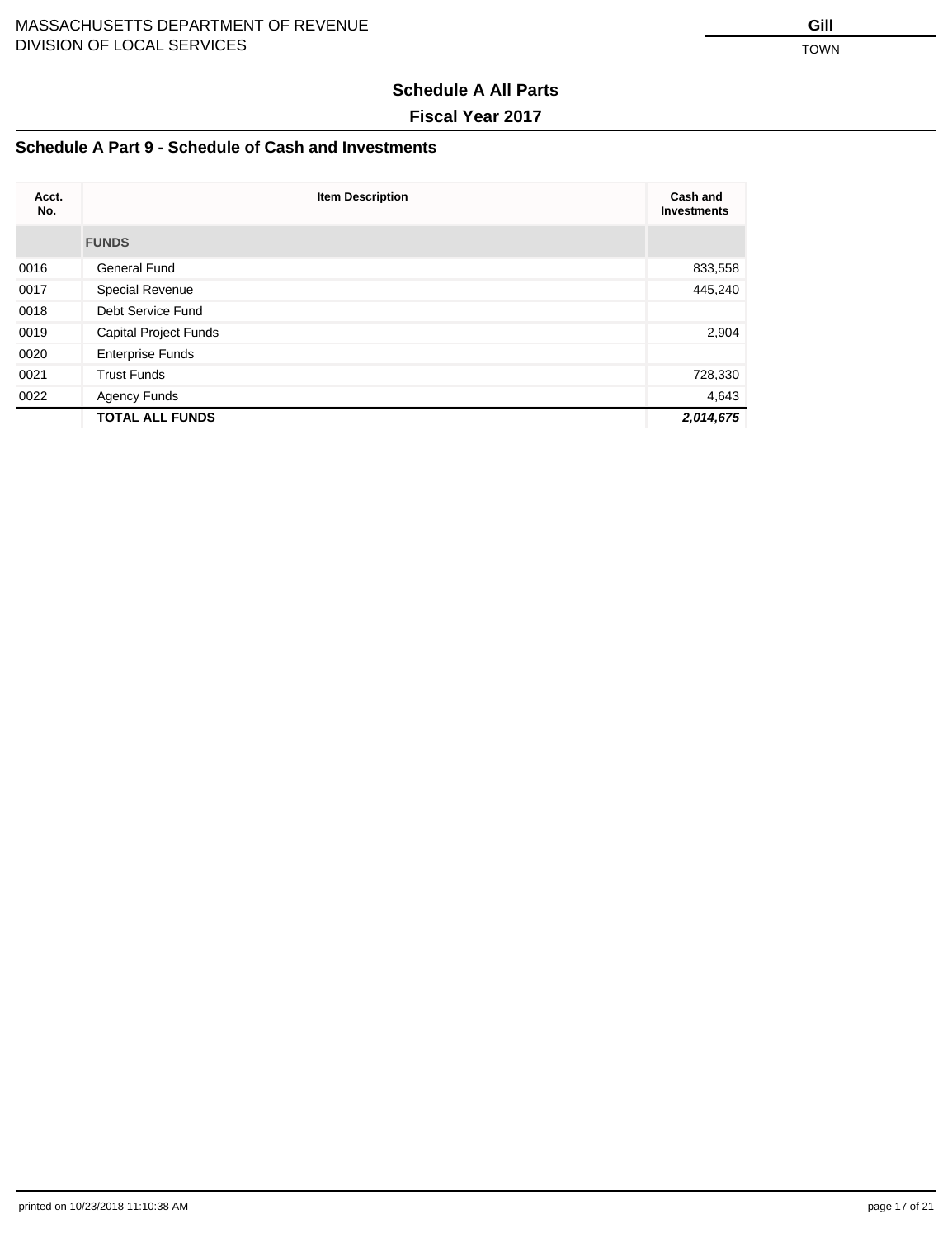### **Fiscal Year 2017**

#### **Schedule A Part 10 - Schedule of Debt Outstanding, Issued and Retired this Fiscal Year**

| A. General Obligation Bonds<br><b>Inside Debt Limit</b><br><b>BUILDINGS</b><br>D001<br>DEPARTMENT EQUIPMENT<br>D002<br><b>SCHOOL BUILDINGS</b><br>D003<br>SCHOOL - ALL OTHER<br>D004<br><b>SEWER</b><br>D005<br><b>SOLID WASTE</b><br>D006<br>D007<br>OTHER INSIDE LIMIT<br>283,423<br>58,825<br>38,206<br>304,042<br><b>TOTAL INSIDE DEBT LIMIT</b><br>283,423<br>58,825<br>38,206<br>304,042<br><b>Outside Debt Limit</b><br><b>AIRPORT</b><br>D008<br><b>HOSPITAL</b><br>D009<br><b>ELECTRIC</b><br>D010<br>GAS<br>D011<br><b>SCHOOL BUILDINGS</b><br>D012<br><b>SEWER</b><br>D013<br><b>SOLID WASTE</b><br>D014<br>D015<br><b>WATER</b><br>OTHER OUTSIDE LIMIT<br>D016<br>TOTAL OUTSIDE DEBT LIMIT<br><b>TOTAL LONG TERM DEBT</b><br>283,423<br>304,042<br>58,825<br>38,206<br>TOTAL DEBT REFUNDING<br>D023<br><b>B. Revenue And Nonguaranteed Bonds</b><br>REVENUE AND NONGUARANTEED BONDS<br>D021<br><b>C. Short Term Debt</b><br>D017<br>TAX ANTICIPATION NOTES<br><b>BOND ANTICIPATION NOTES</b><br>D018<br>D019<br><b>GRANT ANTICIPATION NOTES</b><br>D020<br>OTHER SHORT TERM DEBT<br><b>TOTAL SHORT TERM DEBT</b><br>D. Other Interest | Acct.<br>No. | <b>Item Description</b> | Outstanding<br>July 1,2016 | <b>Issued this</b><br><b>Fiscal Year</b> | <b>Retired this</b><br><b>Fiscal Year</b> | Outstanding<br>June<br>30,2017 | Interest this<br><b>Fiscal Year</b> |
|---------------------------------------------------------------------------------------------------------------------------------------------------------------------------------------------------------------------------------------------------------------------------------------------------------------------------------------------------------------------------------------------------------------------------------------------------------------------------------------------------------------------------------------------------------------------------------------------------------------------------------------------------------------------------------------------------------------------------------------------------------------------------------------------------------------------------------------------------------------------------------------------------------------------------------------------------------------------------------------------------------------------------------------------------------------------------------------------------------------------------------------------------|--------------|-------------------------|----------------------------|------------------------------------------|-------------------------------------------|--------------------------------|-------------------------------------|
|                                                                                                                                                                                                                                                                                                                                                                                                                                                                                                                                                                                                                                                                                                                                                                                                                                                                                                                                                                                                                                                                                                                                                   |              |                         |                            |                                          |                                           |                                |                                     |
|                                                                                                                                                                                                                                                                                                                                                                                                                                                                                                                                                                                                                                                                                                                                                                                                                                                                                                                                                                                                                                                                                                                                                   |              |                         |                            |                                          |                                           |                                |                                     |
|                                                                                                                                                                                                                                                                                                                                                                                                                                                                                                                                                                                                                                                                                                                                                                                                                                                                                                                                                                                                                                                                                                                                                   |              |                         |                            |                                          |                                           |                                |                                     |
|                                                                                                                                                                                                                                                                                                                                                                                                                                                                                                                                                                                                                                                                                                                                                                                                                                                                                                                                                                                                                                                                                                                                                   |              |                         |                            |                                          |                                           |                                |                                     |
|                                                                                                                                                                                                                                                                                                                                                                                                                                                                                                                                                                                                                                                                                                                                                                                                                                                                                                                                                                                                                                                                                                                                                   |              |                         |                            |                                          |                                           |                                |                                     |
|                                                                                                                                                                                                                                                                                                                                                                                                                                                                                                                                                                                                                                                                                                                                                                                                                                                                                                                                                                                                                                                                                                                                                   |              |                         |                            |                                          |                                           |                                |                                     |
|                                                                                                                                                                                                                                                                                                                                                                                                                                                                                                                                                                                                                                                                                                                                                                                                                                                                                                                                                                                                                                                                                                                                                   |              |                         |                            |                                          |                                           |                                |                                     |
|                                                                                                                                                                                                                                                                                                                                                                                                                                                                                                                                                                                                                                                                                                                                                                                                                                                                                                                                                                                                                                                                                                                                                   |              |                         |                            |                                          |                                           |                                |                                     |
|                                                                                                                                                                                                                                                                                                                                                                                                                                                                                                                                                                                                                                                                                                                                                                                                                                                                                                                                                                                                                                                                                                                                                   |              |                         |                            |                                          |                                           |                                | 3,180                               |
|                                                                                                                                                                                                                                                                                                                                                                                                                                                                                                                                                                                                                                                                                                                                                                                                                                                                                                                                                                                                                                                                                                                                                   |              |                         |                            |                                          |                                           |                                | 3,180                               |
|                                                                                                                                                                                                                                                                                                                                                                                                                                                                                                                                                                                                                                                                                                                                                                                                                                                                                                                                                                                                                                                                                                                                                   |              |                         |                            |                                          |                                           |                                |                                     |
|                                                                                                                                                                                                                                                                                                                                                                                                                                                                                                                                                                                                                                                                                                                                                                                                                                                                                                                                                                                                                                                                                                                                                   |              |                         |                            |                                          |                                           |                                |                                     |
|                                                                                                                                                                                                                                                                                                                                                                                                                                                                                                                                                                                                                                                                                                                                                                                                                                                                                                                                                                                                                                                                                                                                                   |              |                         |                            |                                          |                                           |                                |                                     |
|                                                                                                                                                                                                                                                                                                                                                                                                                                                                                                                                                                                                                                                                                                                                                                                                                                                                                                                                                                                                                                                                                                                                                   |              |                         |                            |                                          |                                           |                                |                                     |
|                                                                                                                                                                                                                                                                                                                                                                                                                                                                                                                                                                                                                                                                                                                                                                                                                                                                                                                                                                                                                                                                                                                                                   |              |                         |                            |                                          |                                           |                                |                                     |
|                                                                                                                                                                                                                                                                                                                                                                                                                                                                                                                                                                                                                                                                                                                                                                                                                                                                                                                                                                                                                                                                                                                                                   |              |                         |                            |                                          |                                           |                                |                                     |
|                                                                                                                                                                                                                                                                                                                                                                                                                                                                                                                                                                                                                                                                                                                                                                                                                                                                                                                                                                                                                                                                                                                                                   |              |                         |                            |                                          |                                           |                                |                                     |
|                                                                                                                                                                                                                                                                                                                                                                                                                                                                                                                                                                                                                                                                                                                                                                                                                                                                                                                                                                                                                                                                                                                                                   |              |                         |                            |                                          |                                           |                                |                                     |
|                                                                                                                                                                                                                                                                                                                                                                                                                                                                                                                                                                                                                                                                                                                                                                                                                                                                                                                                                                                                                                                                                                                                                   |              |                         |                            |                                          |                                           |                                |                                     |
|                                                                                                                                                                                                                                                                                                                                                                                                                                                                                                                                                                                                                                                                                                                                                                                                                                                                                                                                                                                                                                                                                                                                                   |              |                         |                            |                                          |                                           |                                |                                     |
|                                                                                                                                                                                                                                                                                                                                                                                                                                                                                                                                                                                                                                                                                                                                                                                                                                                                                                                                                                                                                                                                                                                                                   |              |                         |                            |                                          |                                           |                                |                                     |
|                                                                                                                                                                                                                                                                                                                                                                                                                                                                                                                                                                                                                                                                                                                                                                                                                                                                                                                                                                                                                                                                                                                                                   |              |                         |                            |                                          |                                           |                                | 3,180                               |
|                                                                                                                                                                                                                                                                                                                                                                                                                                                                                                                                                                                                                                                                                                                                                                                                                                                                                                                                                                                                                                                                                                                                                   |              |                         |                            |                                          |                                           |                                |                                     |
|                                                                                                                                                                                                                                                                                                                                                                                                                                                                                                                                                                                                                                                                                                                                                                                                                                                                                                                                                                                                                                                                                                                                                   |              |                         |                            |                                          |                                           |                                |                                     |
|                                                                                                                                                                                                                                                                                                                                                                                                                                                                                                                                                                                                                                                                                                                                                                                                                                                                                                                                                                                                                                                                                                                                                   |              |                         |                            |                                          |                                           |                                |                                     |
|                                                                                                                                                                                                                                                                                                                                                                                                                                                                                                                                                                                                                                                                                                                                                                                                                                                                                                                                                                                                                                                                                                                                                   |              |                         |                            |                                          |                                           |                                |                                     |
|                                                                                                                                                                                                                                                                                                                                                                                                                                                                                                                                                                                                                                                                                                                                                                                                                                                                                                                                                                                                                                                                                                                                                   |              |                         |                            |                                          |                                           |                                |                                     |
|                                                                                                                                                                                                                                                                                                                                                                                                                                                                                                                                                                                                                                                                                                                                                                                                                                                                                                                                                                                                                                                                                                                                                   |              |                         |                            |                                          |                                           |                                |                                     |
|                                                                                                                                                                                                                                                                                                                                                                                                                                                                                                                                                                                                                                                                                                                                                                                                                                                                                                                                                                                                                                                                                                                                                   |              |                         |                            |                                          |                                           |                                |                                     |
|                                                                                                                                                                                                                                                                                                                                                                                                                                                                                                                                                                                                                                                                                                                                                                                                                                                                                                                                                                                                                                                                                                                                                   |              |                         |                            |                                          |                                           |                                |                                     |
|                                                                                                                                                                                                                                                                                                                                                                                                                                                                                                                                                                                                                                                                                                                                                                                                                                                                                                                                                                                                                                                                                                                                                   |              |                         |                            |                                          |                                           |                                |                                     |
|                                                                                                                                                                                                                                                                                                                                                                                                                                                                                                                                                                                                                                                                                                                                                                                                                                                                                                                                                                                                                                                                                                                                                   |              |                         |                            |                                          |                                           |                                |                                     |
| D022<br><b>OTHER INTEREST</b>                                                                                                                                                                                                                                                                                                                                                                                                                                                                                                                                                                                                                                                                                                                                                                                                                                                                                                                                                                                                                                                                                                                     |              |                         |                            |                                          |                                           |                                |                                     |

| <b>Item Description</b>                            | Authorized | <b>Issued/Retired</b><br>Rescinded | Unissued<br>June 30, 2017 |
|----------------------------------------------------|------------|------------------------------------|---------------------------|
| <b>Authorized and Unissued - Inside Debt Limit</b> |            |                                    |                           |
| Authorized and Unissued - Outside Debt Limit       |            |                                    |                           |
| <b>Total Authorized and Unissued</b>               |            |                                    |                           |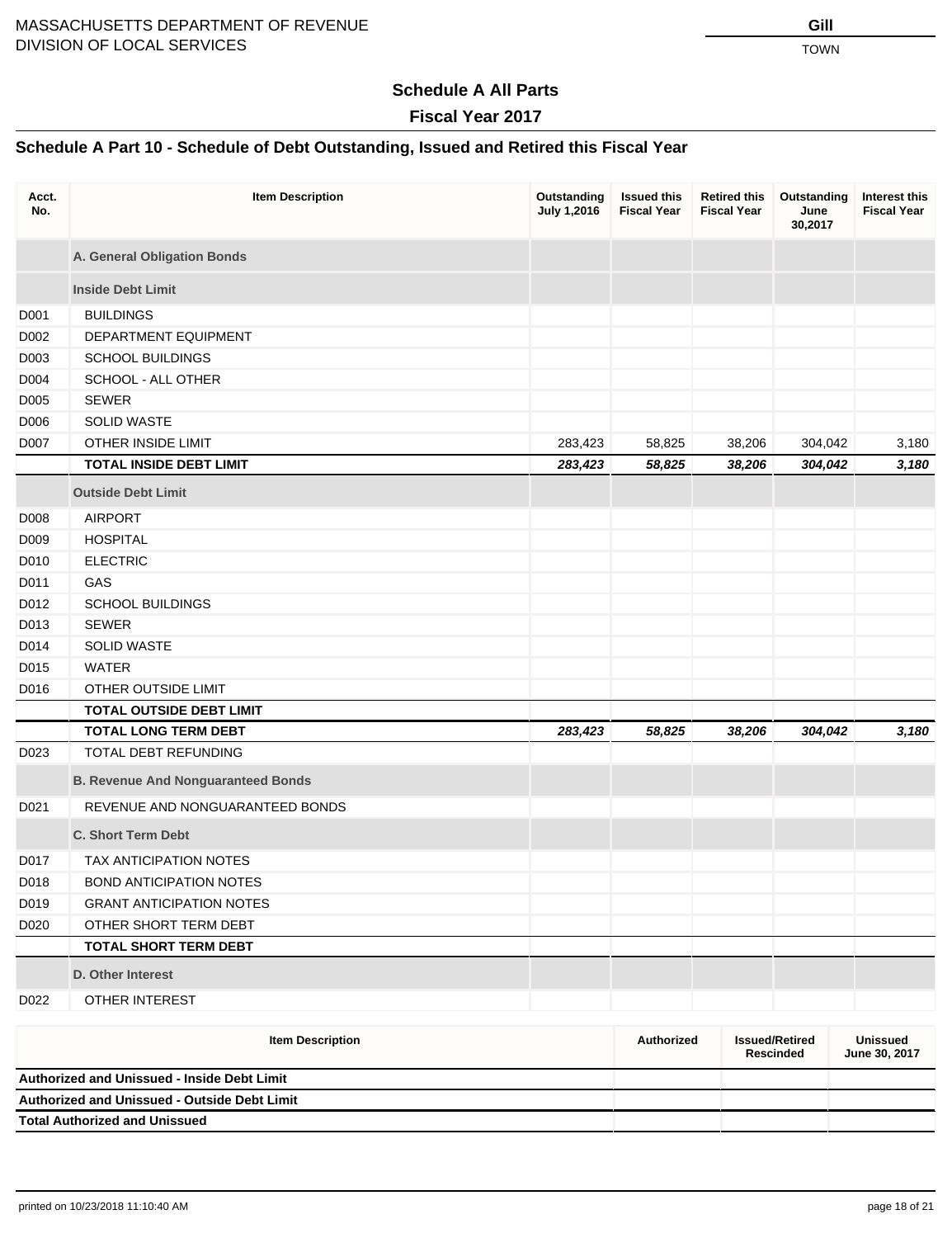### **Fiscal Year 2017**

### **Schedule A Part 11 - Reconciliation of Fund Equity (Retained Earnings) for the Fiscal Year End June 30, 2017**

|                | <b>Item Description</b>                                                                                              | General   | <b>Special</b><br>Revenue | Capital<br><b>Projects</b> | <b>Enterprise</b> | <b>Trust</b> | <b>Total</b> |
|----------------|----------------------------------------------------------------------------------------------------------------------|-----------|---------------------------|----------------------------|-------------------|--------------|--------------|
|                | <b>Total Revenue</b>                                                                                                 | 3,088,997 | 499,721                   |                            |                   | 39,500       | 3,628,218    |
| $\overline{2}$ | <b>Total Expenditures</b>                                                                                            | 3,066,902 | 231,710                   | 58,823                     |                   | 2,247        | 3,359,682    |
| 3              | TOTAL EXCESS (DEFICIENCY) OF REVENUES OVER EXPENDITURES (LINE 1 - LINE 2)                                            | 22,095    | 268,011                   | -58,823                    |                   | 37,253       | 268,536      |
| 4              | Transfers From Other Funds                                                                                           | 102,803   |                           |                            |                   | 8,534        | 111,337      |
| 5              | <b>Other Financing Sources</b>                                                                                       |           |                           | 58,825                     |                   |              | 58,825       |
| 6              | Transfers To Other Funds                                                                                             | 8,534     | 92,585                    |                            |                   | 10,218       | 111,337      |
|                | <b>Other Financing Uses</b>                                                                                          |           |                           |                            |                   |              |              |
| 8              | <b>TOTAL OTHER FINANCING SOURCES (USES)</b><br>SUM OF LINES 4 AND 5 MINUS LINES 6 AND 7                              | 94,269    | -92,585                   | 58,825                     |                   | -1,684       | 58,825       |
| 9              | TOTAL EXCESS (DEFICIENCY) OF REVENUES OVER EXPENDITURES AND<br>OTHER FINANCING SOURCES (USES) (SUM OF LINES 3 AND 8) | 116,364   | 175,426                   | $\mathbf{z}$               |                   | 35,569       | 327,361      |
| 10             | Fund Equity (Retained Earnings) Beginning of Year                                                                    | 693,691   | 269,814                   | 2,901                      |                   | 692,763      | 1,659,169    |
| 11             | <b>Other Adjustments</b>                                                                                             |           |                           |                            |                   |              |              |
| 12             | TOTAL FUND EQUITY (RETAINED EARNINGS) END OF YEAR<br>(SUM OF LINES 9 THROUGH 11)                                     | 810,055   | 445,240                   | 2,903                      |                   | 728,332      | 1,986,530    |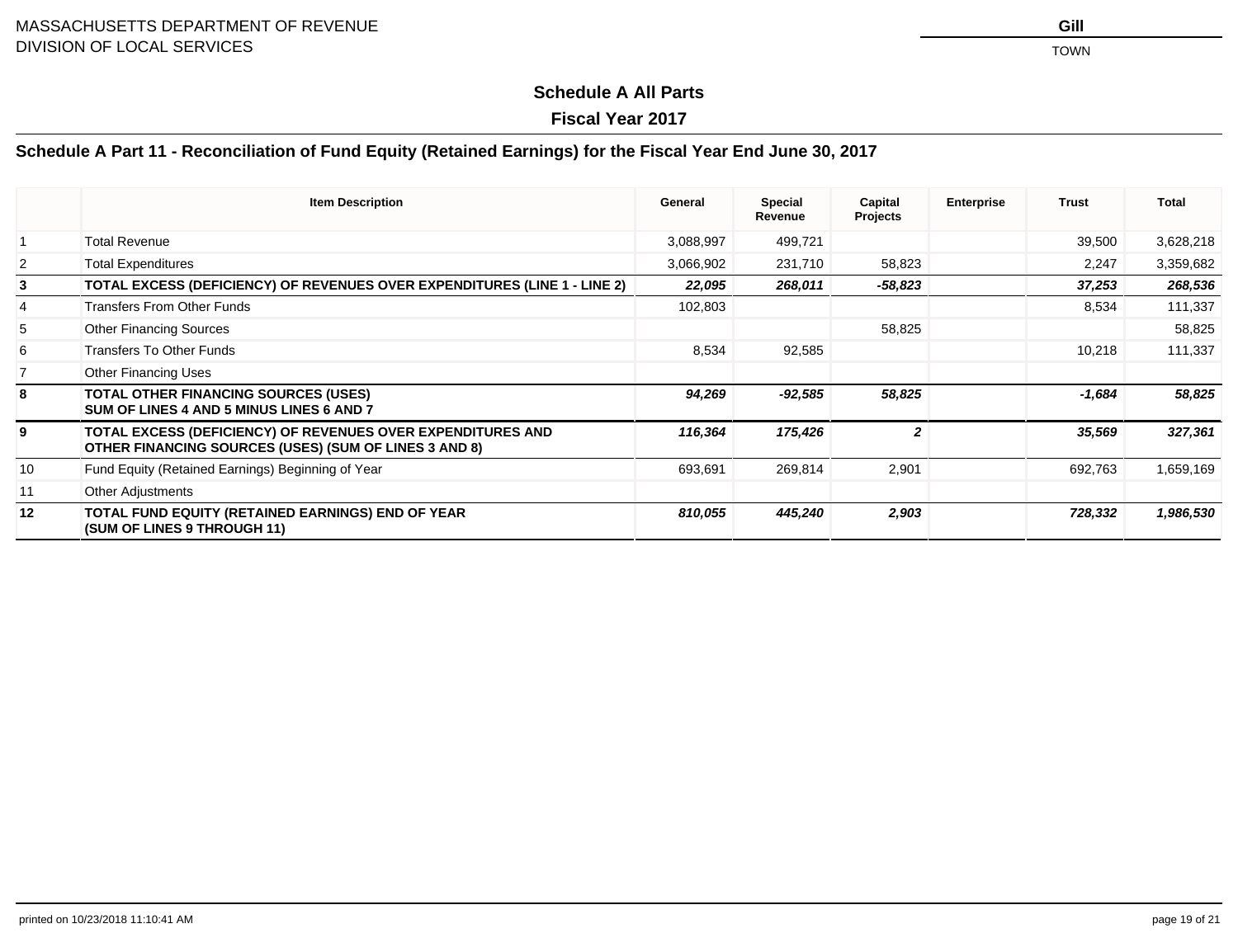#### **Fiscal Year 2017**

#### **Schedule A Part 12 - Personnel Expenditures**

**Signatures**

**Town Accountant**

**Stacey Mousseau, Accountant , Gill , smousseau@frcog.org 413-863-9347 | 1/9/2018 11:04 AM**